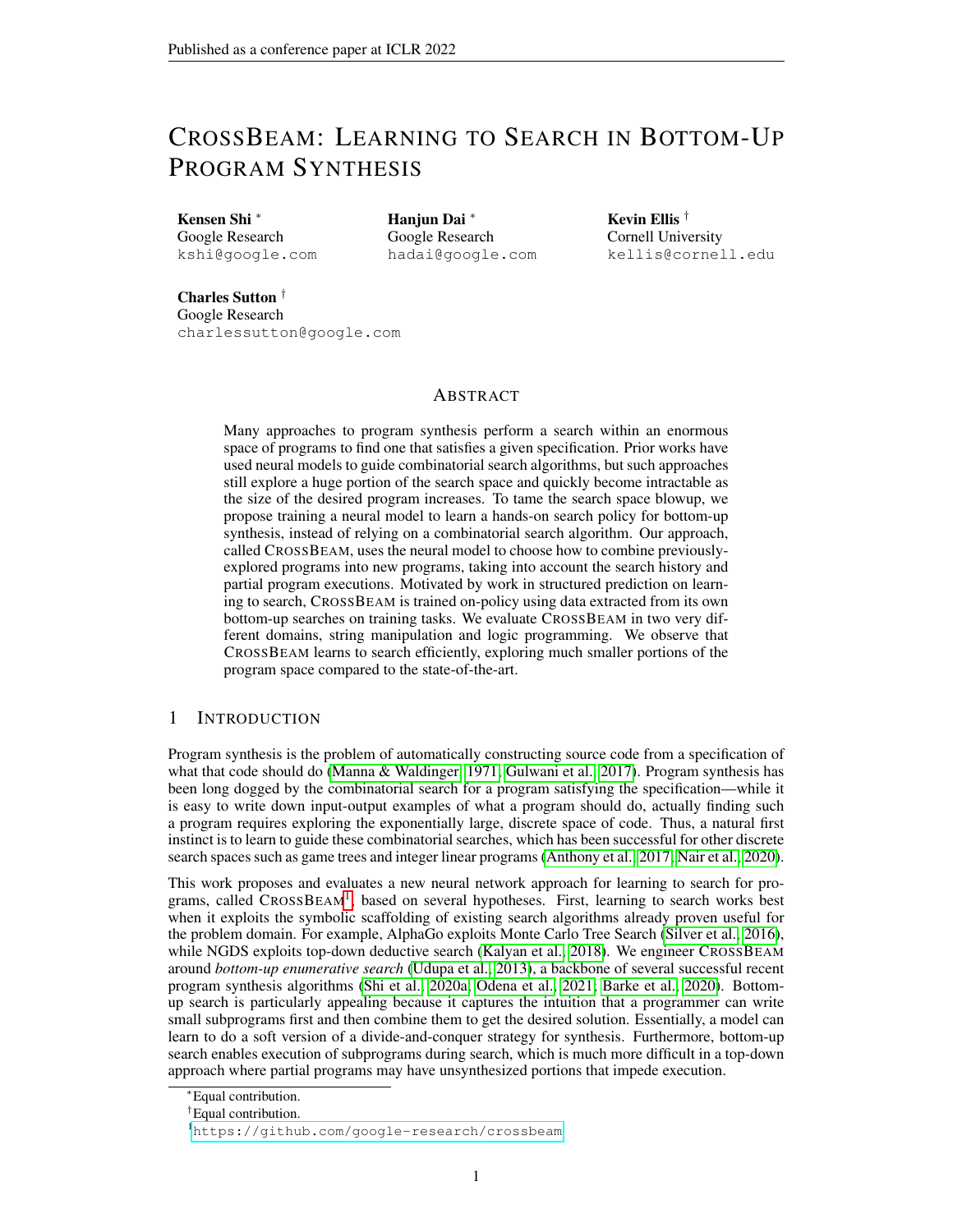<span id="page-1-0"></span>

Figure 1: An overview of CROSSBEAM. The search builds a set of explored values, starting with the inputs and constants. It repeatedly loops over all DSL operations, and for each operation, the model takes the search context and produces argument lists for that operation, choosing among the previously-explored values. Executing the operation on the argument lists produces new values.

Second, the learned model should take a "hands-on" role during search, meaning that the learned model should be extensively queried to provide guidance. This allows the search to maximally exploit the learned heuristics, thus reducing the effective branching factor and the exponential blowup. This is in contrast to previous methods that run the model only once per problem [\(Shi et al., 2020a;](#page-11-2) [Balog et al., 2017\)](#page-9-2), or repeatedly but at lower frequency [\(Barke et al., 2020\)](#page-9-1).

Third, learning methods should take the global search context into account. When the model is choosing which part of the search space to explore further, its decision should depend not only on recent decisions, but on the full history of what programs have already been explored and their execution results. This is in contrast to hill-climbing or genetic programming approaches that only keep the "best" candidate programs found so far [\(Schkufza et al., 2013;](#page-11-4) [Shi et al., 2019\)](#page-11-5), or approaches that prune or downweight individual candidate programs without larger search context (Zohar  $\&$ [Wolf, 2018;](#page-11-6) [Odena et al., 2021\)](#page-11-3). Search context can be powerful because one subprogram of the solution may not seem useful initially, but its utility may become more apparent after other useful subprograms are discovered, enabling them to be combined. Additionally, the model can learn context-specific heuristics, for example, to combine smaller expressions for more breadth earlier in the search, and combining larger expressions when the model predicts that it is closer to a solution.

Combining these ideas yields CROSSBEAM, a bottom-up search method for programming by example [\(Figure 1\)](#page-1-0). At every iteration, the algorithm maintains a search context that contains all of the programs considered so far during search, as well as their execution results. New programs are generated by combining previously-explored programs chosen by a pointer network [\(Vinyals et al.,](#page-11-7) [2015\)](#page-11-7). The model is trained on-policy using beam-aware training [\(Negrinho et al., 2018;](#page-11-8) [2020\)](#page-11-9), i.e., the training algorithm actually runs the CROSSBEAM search, and the loss function encourages the model to progress towards the correct program instead of other candidates proposed by the model. This avoids the potential problems of distribution shift that can arise if the search model is trained off-policy, as in previous works for learning-based synthesis [\(Devlin et al., 2017;](#page-10-4) [Odena et al., 2021\)](#page-11-3).

On two different domains, we find that CROSSBEAM significantly improves over state-of-the-art methods. In the string manipulation domain, CROSSBEAM solves 62% more tasks within 50K candidate expressions than BUSTLE [\(Odena et al., 2021\)](#page-11-3) on the same test sets used in the BUSTLE paper. In inductive logic programming, CROSSBEAM achieves nearly 100% success rate on tasks with large enough solutions that prior state-of-the-art has a 0% success rate.

# <span id="page-1-1"></span>2 CROSSBEAM OVERVIEW

In this section we provide an overview of CROSSBEAM, leaving model and training details to [Sec](#page-3-0)[tion 3.](#page-3-0) In our task of program synthesis from input/output examples, we have a domain-specific language (DSL)  $\mathcal L$  describing a space of programs, and a set of example inputs  $\mathcal I = \{I_1, \ldots, I_N\}$ and corresponding outputs  $\mathcal{O} = \{O_1, \ldots, O_N\}$ . The goal is to find a program  $P \in \mathcal{L}$  such that  $P(I_i) = O_i$  for all  $i \in \{1...N\}$ . The DSL  $\mathcal L$  describes atomic values (constants and input variables) and operations that can be applied to arguments to produce new values. Programs in  $\mathcal L$  are arbitrarily-nested compositions of operations applied to atomic values or other such compositions.

Bottom-Up Enumerative Search. CROSSBEAM extends a basic bottom-up enumerative search algorithm, originally from [Udupa et al.](#page-11-1) [\(2013\)](#page-11-1) and recently used in other synthesis works [\(Shi et al.,](#page-11-2) [2020a;](#page-11-2) [Barke et al., 2020;](#page-9-1) [Odena et al., 2021\)](#page-11-3). This basic enumeration considers programs in order of increasing size (number of nodes in the abstract syntax tree), starting from the input variables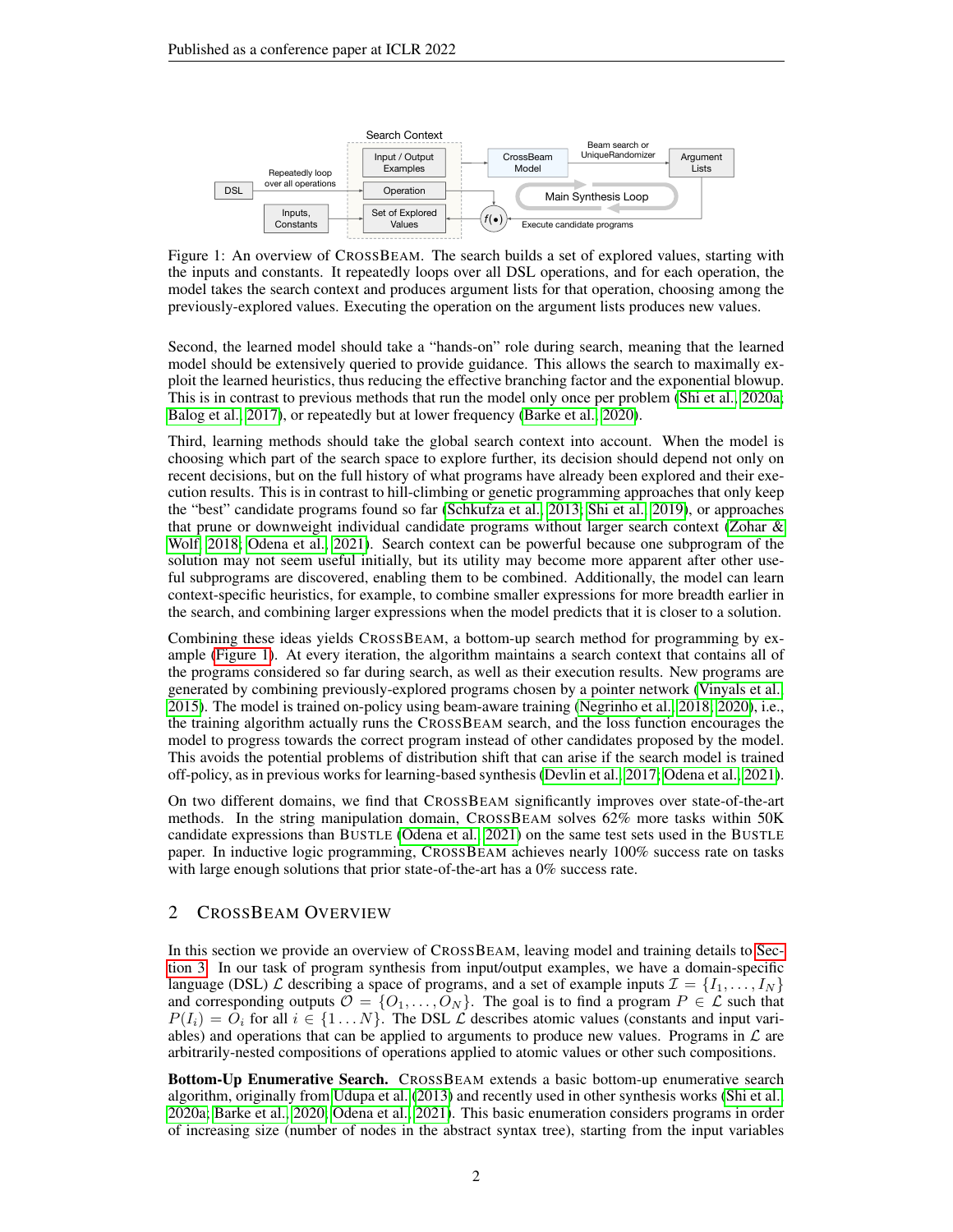Algorithm 1 The CROSSBEAM algorithm, with training data generation in blue

<span id="page-2-0"></span>**Input:** Input-output examples  $(\mathcal{I}, \mathcal{O})$ , DSL  $\mathcal{L}$  describing constants *Consts* and operations *Ops*, and (during training) a ground-truth trace  $T$ 

**Output:** A program  $P \in \mathcal{L}$  consistent with the examples, and (during training) training data  $D_T$ **Auxiliary Data:** A model M trained as described in [Section 3](#page-3-0) and beam size  $K$ 1:  $S \leftarrow Consts \cup \mathcal{I}$   $\triangleright$  A set of explored values, initially with constants and input variables<br>2:  $D_T \leftarrow \emptyset$   $\triangleright$  A set of training datapoints (during training)  $\triangleright$  A set of training datapoints (during training) 3: repeat until search budget exhausted 4: **for all**  $op \in Ops$  **do** 5:  $A \leftarrow \text{DRAWSAMPLES}(M(S, op, \mathcal{I}, \mathcal{O}), K)$   $\rightarrow$  Draw K argument lists from the model 6: for all  $[a_1, \ldots, a_n] \in A$  do<br>  $\forall [a_1, \ldots, a_n]$  is an argument list<br>  $\forall [a_1, \ldots, a_n]$  is an argument list<br>  $\forall$  Evaluate the candidate program  $V \leftarrow$  EXECUTE $(op, [a_1, \ldots, a_n])$ <br>if  $V \not\in S$  then 8: if  $V \notin S$  then  $\triangleright$  The value has not been encountered before 9:  $V \cdot op \leftarrow op, V. arglist \leftarrow [a_1, \ldots, a_n]$   $\triangleright$  Store execution history 10:  $\vert \vert$   $\vert$   $S \leftarrow S \cup \{V\}$ 11: **if**  $V = \mathcal{O}$  then  $\triangleright$  Solution found 12: **return**  $P := \text{EXPRESSION}(V), D_T$ 13: **if** IsTraining  $\land T[0].op = op$  then 14:  $\left| \begin{array}{c} D_T \leftarrow D_T \cup \{((S, op, \mathcal{I}, \mathcal{O}), T[0].\text{arglist})\} \\ \text{if } T[0].\text{arglist } \notin A \text{ then} \end{array} \right| \right| \geq \text{If beam search did not generate the ground-truth}$ 15: if  $T[0]$ . arglist  $\notin A$  then  $\triangleright$  If beam search did not generate the ground-truth 16:  $\begin{array}{c|c|c|c|c|c|c|c|c} & S & S & \text{for} & S & \text{for} & S & \text{for} & S & \text{for} & S & \text{for} & S & \text{for} & S & \text{for} & S & \text{for} & S & \text{for} & S & \text{for} & S & \text{for} & S & \text{for} & S & \text{for} & S & \text{for} & S & \text{for} & S & \text{for} & S & \text{for} & S & \text{for} & S & \text{for} & S & \text{for} & S & \text{for} & S & \text{for} & S & \text{for} & S & \text{for$ 17:  $|T.pop(0)|$ 

and DSL constants. For each program, the algorithm stores the value that results from executing the program on the inputs. Then, at each iteration of search, it enumerates all programs of the given target size, which amounts to enumerating all ways of choosing a DSL operation and choosing its arguments from previously-explored values, such that the resulting program typechecks and has the target size. Each candidate program results in a new value, which is added to the set of explored values if it is not semantically equivalent (with respect to the I/O examples) to an existing value. Values constructed in this way store the operation and argument list used. Once we encounter a value that is semantically equivalent to the example outputs, we have found a solution and can recursively reconstruct its code representation. This search algorithm is complete, but the search space grows exponentially so it quickly becomes intractable as the size of the solution program grows.

CROSSBEAM Algorithm. To combat the exponential blowup of the search space, the CROSSBEAM approach [\(Figure 1,](#page-1-0) [Algorithm 1\)](#page-2-0) uses a neural model in place of complete enumeration in the basic bottom-up search. We still build a set of explored values, but we no longer enumerate all argument lists nor consider programs strictly in order of expression size. Instead, the model determines which programs to explore next, that is, which previously-explored values to combine in order to generate the next candidate program. More specifically, we repeatedly loop over all operations in the DSL. For each operation, the model takes as input the entire search context, including the I/O examples, the current operation, and the set  $S$  of previously-explored values. The model defines a distribution over argument lists for the operation, in the form of pointers to existing values in S. From this distribution, we can draw argument lists from the model using sampling or beam search, to produce candidate programs. Finally, we execute each of the candidate programs and add the resulting values to  $S$ , with pruning of semantically-equivalent values as in the basic bottom-up search. The search continues until a solution is found or the search budget is exhausted.

UniqueRandomizer. We use beam search to draw argument lists from the model during training. Because the model may choose the same argument list for the same operation in different iterations of search, the search algorithm may stall if no new values are explored. This is especially problematic during evaluation, where we may search for a long time. Therefore, during evaluation, instead of beam search we use UniqueRandomizer [\(Shi et al., 2020b\)](#page-11-10), which draws distinct samples from a sequence model incrementally by storing the previous samples in a trie so as to avoid duplicates. Using UniqueRandomizer, we draw distinct samples (argument lists) until we produce  $K$  values that have not been seen yet, up to a budget of  $\lambda \cdot K$  samples per operation per iteration, where K is the "beam size" and  $\lambda$  is a hyperparameter describing how hard we should try to produce K new values. During evaluation in our experiments, we set  $K = \lambda = 10$ .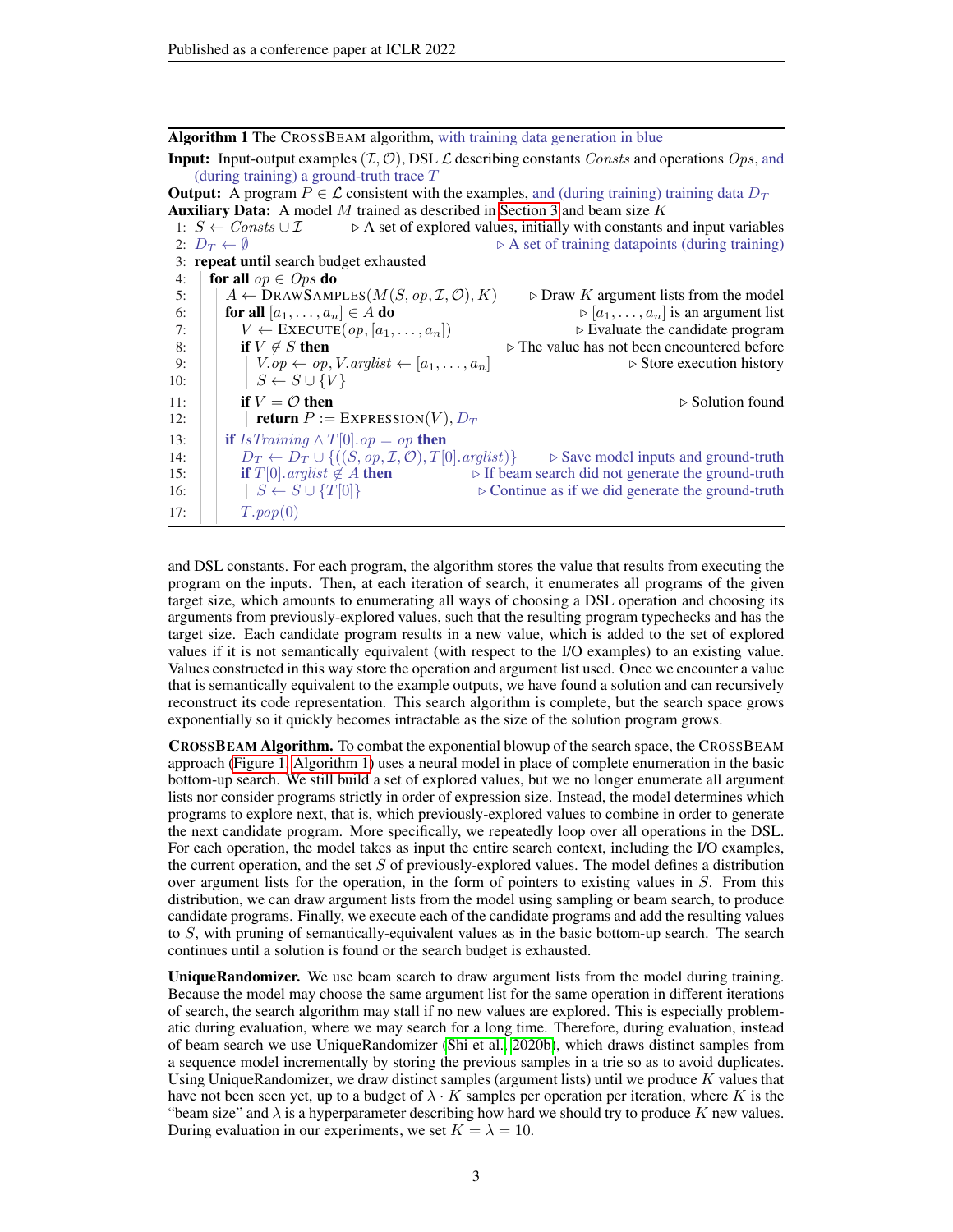

<span id="page-3-1"></span>Figure 2: Model that proposes new candidate programs during search. Each new candidate program consists of an operation and an argument list. Each argument in the list is a pointer to a value produced from a previously explored program.

# <span id="page-3-0"></span>3 MODEL DETAILS

Our neural model for CROSSBEAM is a policy for bottom-up search. It takes as input an operation in the DSL and a search context, and outputs a distribution over argument lists for the operation, in the form of pointers to previously-explored values. The model has four components [\(Figure 2\)](#page-3-1): (1) the I/O module, (2) the value module, (3) the search context summary module and (4) the argument selector module. For different domains one can make different design choices for these modules. For example, in the string manipulation domain, we leverage property signatures [\(Odena & Sutton,](#page-11-11) [2020\)](#page-11-11) in the same way as in BUSTLE [\(Odena et al., 2021\)](#page-11-3), and for the logic programming domain, we propose two variants based on the MLP or GREAT Transformer [\(Hellendoorn et al., 2019\)](#page-10-5) architectures. Below we present the generic design of these modules; for details, see [Appendix A.](#page-12-0)

I/O module. The I/O module takes the input-output examples  $(\mathcal{I}, \mathcal{O})$  as input and produces a d-dimensional vector representation  $e_{IO} \in \mathbb{R}^d$  that summarizes the specification. Depending on the application domain, one can use RNNs [\(Devlin et al., 2017\)](#page-10-4), property signatures [\(Odena &](#page-11-11) [Sutton, 2020\)](#page-11-11), or other domain-specific approaches to embed the I/O example into  $e_{IO}$ .

**Value module.** The value module embeds the set of explored values S into a matrix  $E_S \in \mathbb{R}^{|S| \times d}$ . The *i*-th row of the matrix,  $E_{S_i}$ , is the embedding of the *i*-th explored value  $V_i \in S$ . Each value embedding  $E_{S_i} = s_i + z_i$  sums up two components. First,  $s_i$  is a domain-specific embedding that can be implemented differently for different domains, but likely using similar techniques as the I/O module. Second, a size embedding  $z_i$  makes the search procedure aware of the "cost" of the value  $V_i$ . To implement this, we compute  $\min\{size(V_i), m_s\}$  and look it up in an embedding matrix in  $\mathbb{R}^{m_s \times d}$  to get the size embedding  $z_i$ , where  $m_s$  is a maximum size cutoff for embedding purposes.

Search context summary module. This module summarizes the search context, which includes the set of explored values S, the I/O examples  $(\mathcal{I}, \mathcal{O})$ , and the current operation op, into a vector representation  $e_c \in \mathbb{R}^d$ . The search context summary  $e_c$  would then be given to the argument selector module. Since the cardinality of S changes during the search procedure, and it should be permutation-invariant by nature, we can use an approach like DeepSets [\(Zaheer et al., 2017\)](#page-11-12) to get a summary  $e_s$  for  $E_S$ . In particular, we set  $e_s$  to be the max-pooling over  $E_S$  across the values. We then obtain  $e_c = \text{MLP}_{op}([e_s, e_{IO}])$  via an operation-specific MLP on top of the concatenation of the value embedding summary  $e_s$  and the I/O embedding  $e_{IO}$ .

Argument selector module. With all of the context provided above, the argument selector module is designed to pick the most likely sequences of arguments in the combinatorially large space of size  $|S|^{op.arity}$ , where  $op.arity$  is the arity of the currently chosen operation. Since the arity of each op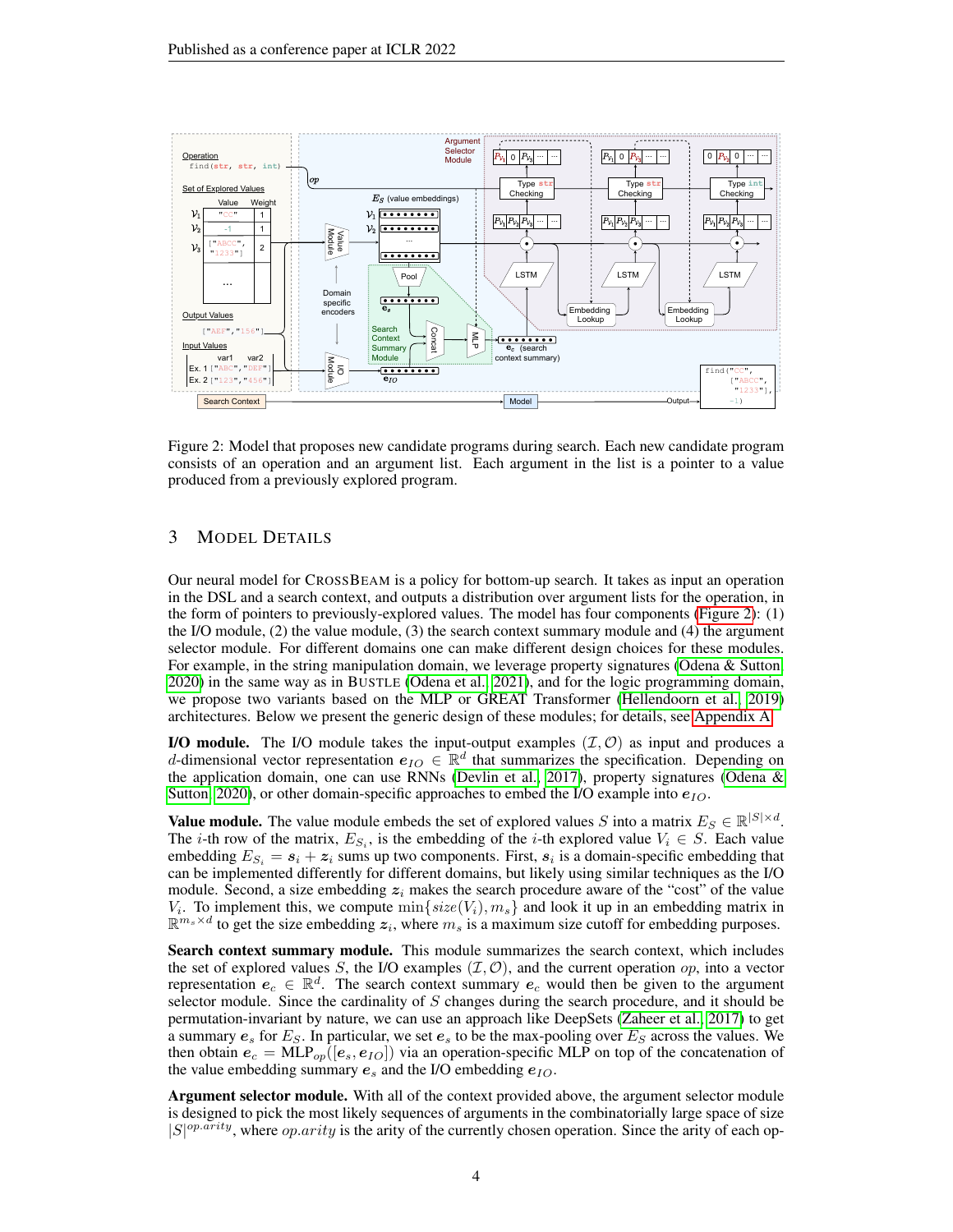eration is typically small, we can use an autoregressive model (in our case an autoregressive LSTM) to approximately output the argument list with maximum likelihood with  $O(|S| \times op.array)$  cost. This also allows us to perform beam search to approximately select the  $K$  most likely combinations of arguments. Our LSTM uses the search context summary  $e_c$  as the initial hidden state. At each argument selection step  $t \in \{1, ..., op.arity\}$  we use the LSTM's output gate  $h_t \in \mathbb{R}^d$  to select the argument from S. Unlike in the language modeling case where the decoding space is given by a fixed vocabulary, here we have a growing vocabulary S. Inspired by pointer networks [\(Vinyals et al.,](#page-11-7) [2015\)](#page-11-7), we model the output distribution at the t-th step as  $p(V_i \mid h_t, S) = \frac{\exp(h_i^{\top} E_{S_i})}{\sum_{i} |S| \cdot \exp(h_i^{\top} E_{S_i})}$  $\frac{\exp(n_t - ES_i)}{\sum_{j=1}^{|S|} \exp(n_t^\top ES_j)}$ . Since not all values are type compatible for the  $t$ -th argument of operation  $op$ , we mask out infeasible values before computing  $p(V_i \mid h_t, S)$ . After the model selects a certain argument  $a_t \in S$  at step

 $t < op.arity$ , or stops if we have obtained an entire argument list for  $op.$ Training. Unlike typical supervised learning, our model uses context that results from searching according to the model. One approach is to provide supervision for how the model should proceed given a randomly-generated search context. However, the resulting distribution shift could lead to inferior generalization. Thus, we instead train the model on-policy, where we run the model in a search to produce realistic search contexts for training. Because the training data includes the

model's previous decisions in the search context, the model learns to correctly continue the search,

e.g., extending promising search directions or recovering from mistakes.

t, the LSTM updates the hidden states with the embedding  $E_{S_{a_t}}$  and proceeds with the next step if

The overall training algorithm can be found in [Algorithm 1.](#page-2-0) The main idea is that we run search during training and collect supervised training examples for the model as it searches. Given a task specified by  $(\mathcal{I}, \mathcal{O})$  with a ground-truth program P, we create a trace T, which is a list of steps the search should take to construct P in a bottom-up fashion. Each element  $T[i] \in T$  contains an operation  $T[i].op$  and an argument list  $T[i].arglist$  that builds one node of the abstract syntax tree for P. Then, in each search step with context S where we are considering the operation  $T[i].op$ , we collect a training example with input  $(S, T[i].op, \mathcal{I}, \mathcal{O})$  and target  $T[i].arglist$ . Note that we do not make a separate copy of S for each training example, but rather we record the current size of S and refer to the final S for each task, since  $|S|$  grows monotonically during the search. During the search we also add  $T[i]$  to S, so that we may construct correct argument lists involving  $T[i]$  in future steps. We use collected training examples to train the model using standard maximum likelihood training.

Note that  $T$  is not necessarily unique for a given program  $P$ , because the syntax tree for  $P$  could be linearized in different orders. In this case, we sample a ground-truth trace randomly from the possible orderings. We denote  $T \equiv P$  if T is a possible trace of P. We then formulate the training loss as the expectation of the negative log-likelihood of the ground-truth argument lists under the corresponding search context and current model parameters  $\theta$ :

$$
\mathcal{L}(P, \mathcal{I}, \mathcal{O}; \theta) = \mathbb{E}_{T: T \equiv P} \left[ \frac{1}{|D_T|} \sum_{((S, op, \mathcal{I}, \mathcal{O}), arglist) \in D_T} -\log p(\text{arglist} \mid S, op, \mathcal{I}, \mathcal{O}; \theta) \right]
$$
(1)

We take gradient descent steps in between searches on the training tasks, so that the model improves over time while producing better-quality data for gradient descent. To generate training tasks, we use a technique from prior work [\(Shi et al., 2020a;](#page-11-2) [Odena et al., 2021\)](#page-11-3) where we run the bottom-up enumerative search starting from different random inputs, randomly selecting explored values to serve as target outputs. Even though CROSSBEAM is trained using randomly-generated tasks, our experiments show that it still performs well on realistic test tasks. We train CROSSBEAM with a distributed synchronized Adam optimizer on 8 V100 GPUs, with gradient accumulation of 4 for an effective batch size of 32. We generate 10M training tasks for string manipulation and 1M for logic programming. The models train for at most 500K steps or 5 days, whichever limit is reached first. We use  $K = 10$  and learning rate  $1 \times 10^{-4}$  during training. After every 10K training steps, we evaluate on synthetic validation tasks to choose the best model.

### 4 EXPERIMENTS

Our experiments compare CROSSBEAM to state-of-the-art methods in two very different domains, string manipulation and inductive logic programming.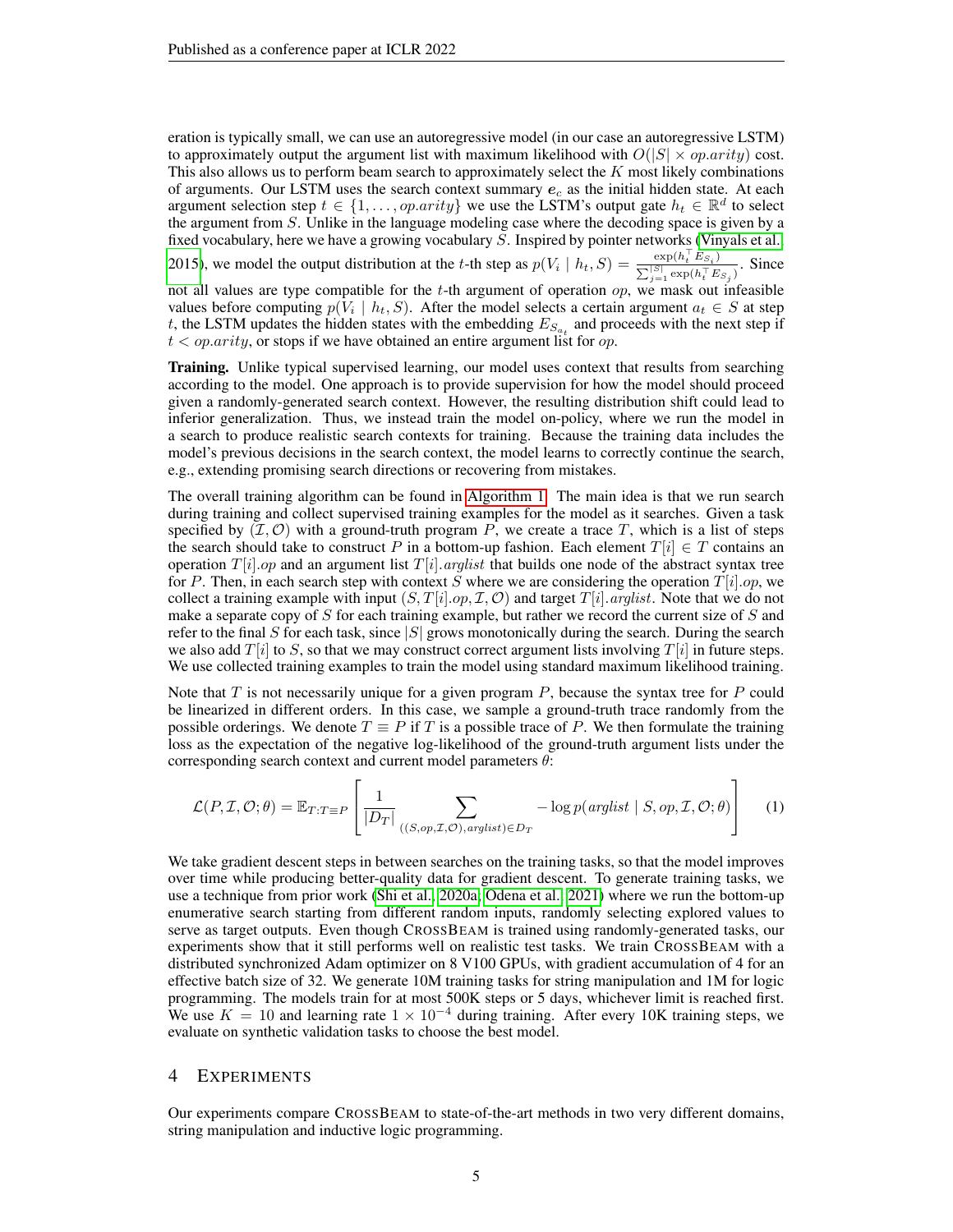

<span id="page-5-0"></span>Figure 3: Results on the two sets of benchmark tasks used in the BUSTLE paper. For nondeterministic CROSSBEAM variations, we plot the mean over 5 trials with shading between the minimum and maximum results over those 5 trials. CROSSBEAM is  $15.9\times$  (left) or  $25.5\times$  (right) more efficient than BUSTLE, in terms of the number of candidate programs needed to reach BUSTLE's 15 solves (left) or 44 solves (right). Overall, CROSSBEAM solves 62% more tasks than BUSTLE.

### <span id="page-5-1"></span>4.1 STRING MANIPULATION

For the string manipulation domain, we use the same DSL, success criteria (satisfying the I/O examples), training task generation procedure, and test tasks as used in BUSTLE [\(Odena et al., 2021\)](#page-11-3). See [Appendix B](#page-13-0) for details. The BUSTLE approach extends the same enumerative bottom-up search as CROSSBEAM, but BUSTLE trains a neural model to predict how useful values are (i.e., whether a value is a subexpression of a solution) and prioritizes values during the search accordingly. BUS-TLE is still a complete enumerative search and will *eventually* explore the entire space of programs in the DSL, and thus it still suffers from the issue of search space blowup, albeit to a much lesser degree than plain enumeration. In contrast, CROSSBEAM trades off completeness for exploration efficiency, as we have no guarantee that the model will eventually explore the entire search space.

We run CROSSBEAM on both sets of test tasks used to evaluate BUSTLE, with a search budget of 50,000 candidate programs. Every value obtained by applying an operation to an argument list, including those pruned due to semantic equivalence, is a "candidate program." [Figure 3](#page-5-0) shows the number of programs synthesized as a function of the number of candidate programs considered. Because CROSSBEAM is not deterministic due to sampling argument lists with UniqueRandomizer, we run it 5 times and plot the mean, minimum, and maximum performance.

We borrow the following comparisons and results from the BUSTLE paper. (1) BUSTLE refers to the best approach in the paper, i.e., using both the model and heuristics. (2) The baseline bottom-up enumerative search is the same as described in [Section 2.](#page-1-1) (3) RobustFill [\(Devlin et al., 2017\)](#page-10-4) is an LSTM that predicts end-to-end from the I/O examples to the program tokens. For RobustFill, a "candidate program" is one unique sample from the generative model, obtained via beam search and ordered by decreasing likelihood. (4) DeepCoder-style [\(Balog et al., 2017\)](#page-9-2) premise selection uses a neural model to predict which DSL operations will be used given the I/O examples. The least likely operations according to the model are removed, and then the baseline bottom-up search is run.

[Figure 3](#page-5-0) shows that CROSSBEAM significantly outperforms the other methods on both sets of benchmarks, on average solving 36.4 more problems in total compared to BUSTLE (an improvement of 62%). In fact, in order to match BUSTLE's performance after 50,000 candidate programs, CROSS-BEAM considers about  $20 \times$  fewer candidate programs. CROSSBEAM still outperforms BUSTLE when using a much larger budget of 1 million candidate programs [\(Appendix C\)](#page-13-1). Thus, we conclude that CROSSBEAM explores the search space much more efficiently than the prior approaches.

Ablations. We perform an ablation study to quantify the effects of training the model on-policy and using UniqueRandomizer during evaluation. We try the following 3 variations of CROSSBEAM:

1. Random training: instead of using beam search on the model to produce argument lists A during training, we instead obtain argument lists by randomly sampling values from the set S of explored values. As the search progresses, the search context (specifically the set  $S$ ) diverges from what the model would produce during evaluation. Hence, this variation trains the model off-policy.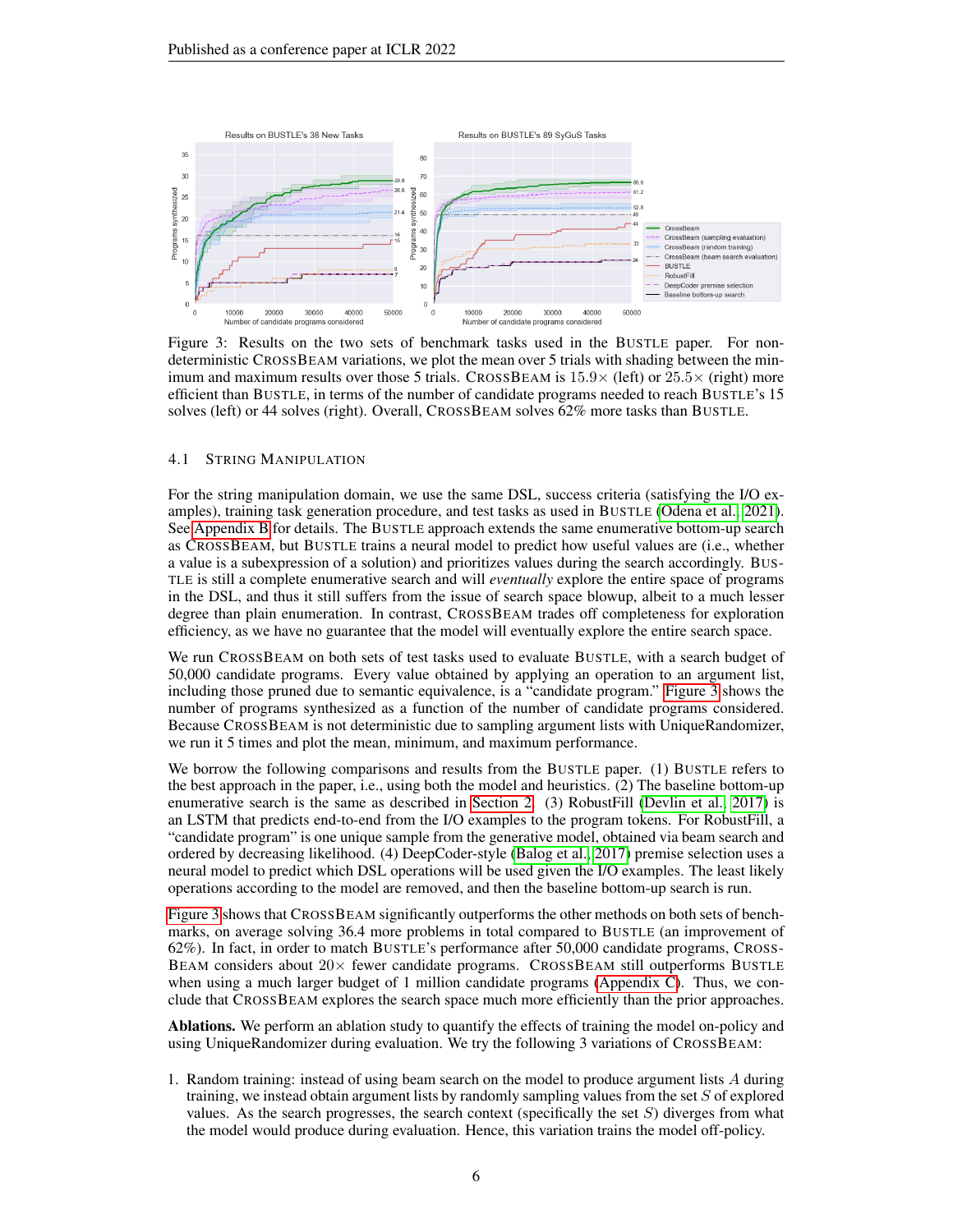| A                 | $p(X,Y) = \exists Z : q(X,Z) \wedge r(Z,Y)$              |                                                                                                                                                       | JOIN                                                                                                                                                                                                                                                                                                                                                                                 |
|-------------------|----------------------------------------------------------|-------------------------------------------------------------------------------------------------------------------------------------------------------|--------------------------------------------------------------------------------------------------------------------------------------------------------------------------------------------------------------------------------------------------------------------------------------------------------------------------------------------------------------------------------------|
|                   | $p(X, Y) = q(Y, X)$                                      |                                                                                                                                                       | <b>TRANSPOSE</b>                                                                                                                                                                                                                                                                                                                                                                     |
|                   | $p(X) = q(X) \vee r(X)$<br>$p(X,Y) = q(X,Y) \vee r(X,Y)$ |                                                                                                                                                       | <b>DISJUNCT</b>                                                                                                                                                                                                                                                                                                                                                                      |
|                   |                                                          | $p(X) = b(X) \vee \exists U, V : q(X, U) \wedge r(U, V) \wedge p(V)$<br>$p(X, Y) = b(X, Y) \vee \exists U, V : q(X, U) \wedge r(Y, V) \wedge p(U, V)$ | <b>RECURSE</b>                                                                                                                                                                                                                                                                                                                                                                       |
|                   | $p(X) = q(X, X)$                                         |                                                                                                                                                       | $CAST2\rightarrow 1$                                                                                                                                                                                                                                                                                                                                                                 |
|                   | $p(X, Y) = q(X) \wedge q(Y)$                             |                                                                                                                                                       | $CAST1\rightarrow 2$                                                                                                                                                                                                                                                                                                                                                                 |
|                   | $zero(X) = (X = 0)$                                      |                                                                                                                                                       | (primitive)                                                                                                                                                                                                                                                                                                                                                                          |
|                   | $succ(X, Y) = (X + 1 = Y)$                               |                                                                                                                                                       | (primitive)                                                                                                                                                                                                                                                                                                                                                                          |
|                   | $eq(X, Y) = (X = Y)$                                     |                                                                                                                                                       | (primitive)                                                                                                                                                                                                                                                                                                                                                                          |
| Program in DSL    |                                                          | Translation to Prolog                                                                                                                                 |                                                                                                                                                                                                                                                                                                                                                                                      |
| $D$ <i>poupop</i> |                                                          |                                                                                                                                                       | $\overline{1}$ $\overline{1}$ $\overline{1}$ $\overline{1}$ $\overline{1}$ $\overline{1}$ $\overline{1}$ $\overline{1}$ $\overline{1}$ $\overline{1}$ $\overline{1}$ $\overline{1}$ $\overline{1}$ $\overline{1}$ $\overline{1}$ $\overline{1}$ $\overline{1}$ $\overline{1}$ $\overline{1}$ $\overline{1}$ $\overline{1}$ $\overline{1}$ $\overline{1}$ $\overline{1}$ $\overline{$ |

<span id="page-6-0"></span>

| RECURSE(                                 | both zero $(X, Y)$ :- zero $(X)$ , zero $(Y)$ . |  |  |  |
|------------------------------------------|-------------------------------------------------|--|--|--|
| $ext{TRANSPOSE}(zero_{1\rightarrow 2}),$ | $sub1(X,Y)$ :- succ(Y,X).                       |  |  |  |
| TRANSPOSE(successor),                    | $add2(X,Y) := succ(X,Z), succ(Z,Y).$            |  |  |  |
| TRANSPOSE <sub>(</sub>                   | $add3(X,Y) :- succ(X,Z), add2(Z,Y).$            |  |  |  |
| JOIN(successor,                          | $sub3(X,Y)$ :- add3(Y,X).                       |  |  |  |
| JOIN(successor,                          | $p(X, Y)$ :- both_zero $(X, Y)$ .               |  |  |  |
| successor)))                             | $p(X, Y)$ :- subl(X,U), sub3(Y,V), $p(U, V)$ .  |  |  |  |

Figure 4: A. (Top) Our four operators for building logic programs. Each operator builds a new predicate p from smaller predicates  $(q, r, b)$ . The disjunct and recursion operators automatically have different forms depending on the arity of their arguments. (Middle) We assume each predicate has arity 1 or 2, and automatically cast the arity of input predicates as needed using  $CAST2 \rightarrow 1$  and  $CAST1\rightarrow 2$ . (Bottom) The three primitive relations given to the system. **B.** Example program for the relation  $3x = y$ . A cast from arity 1 to arity 2 (zero<sub>1→2</sub>) is performed automatically. This size 11 program represents a recursive Prolog routine with 7 clauses and 5 invented predicates, equivalent to saying that the relation  $3x = y$  holds for  $(0, 0)$  and that it holds for  $(x, y)$  if it holds for  $(x-1, y-3)$ .

- 2. Beam search evaluation: instead of using UniqueRandomizer to draw argument lists A during evaluation, we simply perform beam search with the same beam size  $K = 10$ . Note that the beam search is deterministic, so the search is prone to stalling if all argument lists result in values that are semantically equivalent to values already explored, leading to repeated looping without progress. This stalling behavior is quite apparent in our experimental results.
- 3. Sampling evaluation: instead of using UniqueRandomizer to draw argument lists during evaluation, we sample  $K = 10$  argument lists according to the distribution given by the model. This leads to more randomness in the argument lists and less stalling, but some stalling can still occur if the high-probability argument lists all produce values semantically equivalent to ones already explored. This motivates our use of UniqueRandomizer in normal CROSSBEAM, where we sample up to  $\lambda \cdot K$  argument lists without replacement in search for semantically different values.

As shown in [Figure 3,](#page-5-0) all of these ablations perform worse than normal CROSSBEAM but better than all prior approaches. Interestingly, using beam search or sampling for evaluation results in the method being much more efficient when there are few candidate programs considered (i.e., when the search has not yet stalled), but using UniqueRandomizer allows normal CROSSBEAM to reach higher performance later as the search continues to explore thousands of candidates.

Wallclock Time. Despite CROSSBEAM's impressive performance when controlling for the number of expressions considered, CROSSBEAM does not quite beat BUSTLE when we control for wallclock time (but it does outperform the baseline bottom-up search). However, this comparison is not completely fair to CROSSBEAM. We compare to the BUSTLE implementation from the original authors, but this is an optimized Java implementation and was designed to enable easy batching of the model predictions. In contrast, CROSSBEAM is implemented in Python, and batching model predictions for all operations in an iteration and batching the UniqueRandomizer sampling are both feasible but challenging engineering hurdles that would lead to speedups, but are currently not implemented. In [Appendix D](#page-14-0) we discuss this comparison further with quantitative experimental results.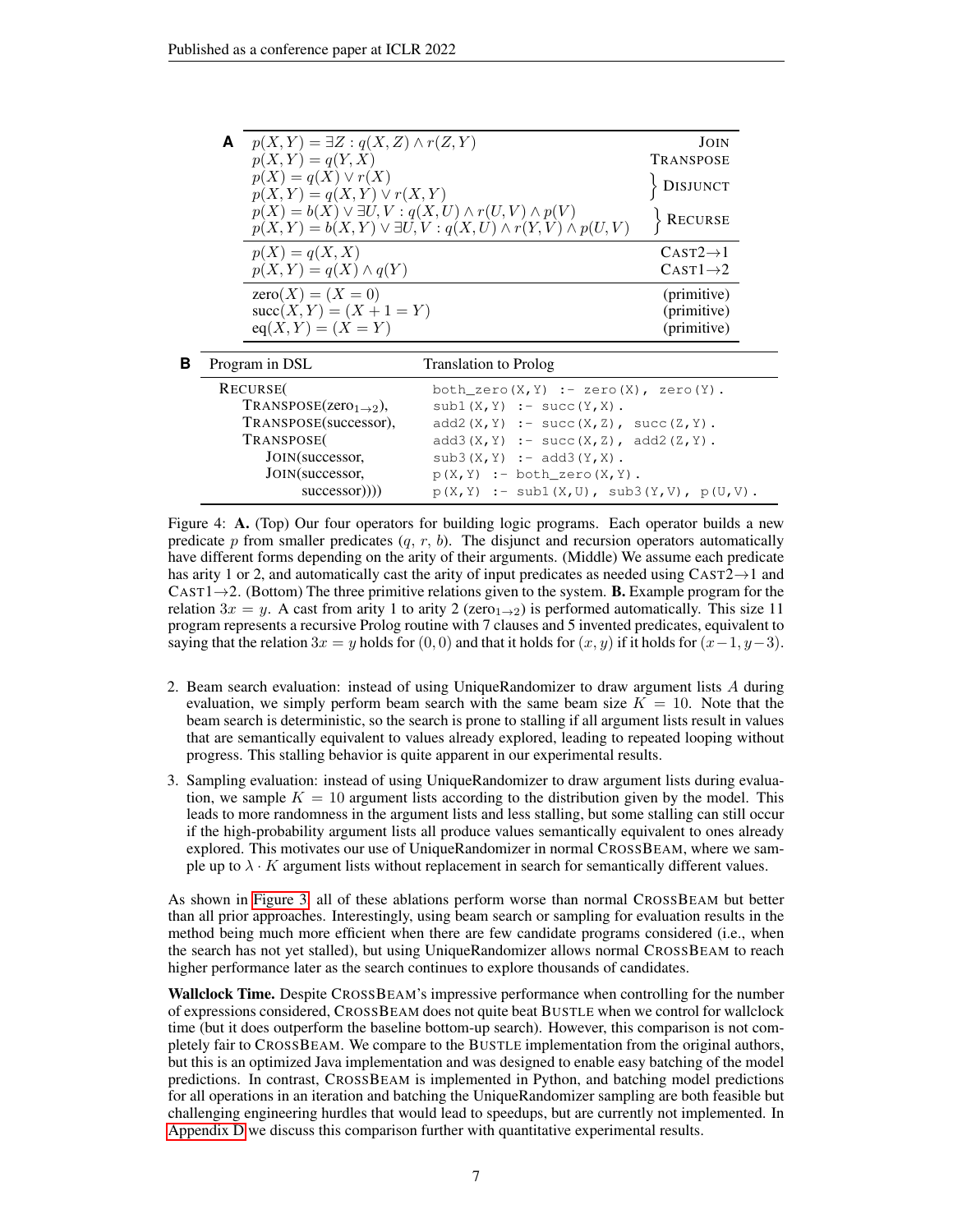<span id="page-7-1"></span>

Figure 5: Success rate of different methods on randomly-generated logic tasks in 30 seconds. CROSSBEAM maintains very high success rates on the more difficult tasks where prior works fail.

#### 4.2 INDUCTIVE LOGIC PROGRAMMING

Inductive Logic Programming or ILP [\(Cropper et al., 2021\)](#page-9-3) is the program synthesis problem of learning logical relations (predicates) from examples, which we specify with truth tables. Here, these predicates are represented by logic programs (Prolog or Datalog; see [Bratko](#page-9-4) [\(2001\)](#page-9-4)) expressing first-order logical statements with quantified variables and recursion. ILP systems have been used to make inferences over large knowledge graphs [\(Muggleton & Lin, 2013\)](#page-10-6), do programming-byexample [\(Lin et al., 2014\)](#page-10-7), and perform common sense reasoning [\(Katz et al., 2008\)](#page-10-8).

Search in ILP is especially difficult when the learned programs can be recursive, and when they can define auxiliary "invented" predicates (analogous to defining helper subroutines). As such, most ILP systems limit themselves to learning a handful of logical clauses, and many forego either recursion or predicate invention. We apply CROSSBEAM to ILP with the goal of synthesizing larger programs with both recursion and predicate invention. We first define a DSL over predicates [\(Figure 4\)](#page-6-0) that works by building larger predicates out of smaller ones, starting from primitive predicates computing successorship, equality, and the "zero" predicate. Because CROSSBEAM executes every partiallyconstructed program, we think of each predicate as evaluating to the set of tuples of entities for which the predicate is true. To ensure this set remains small, we bound the arity of synthesized predicates (arity  $\leq 2$ ) and work with entities in a relatively small domain of numbers in  $\{0, \ldots, 9\}$ .

We study CROSSBEAM's ILP abilities by synthesizing both randomly-generated and handcrafted predicates from examples, with the goal of answering the questions of whether the system can perform predicate invention, whether it can learn recursive programs, and how it compares to state-ofthe-art ILP systems. Our synthetic test set contains tasks of varying size, i.e., the minimum number of nodes in the expression tree of a solution. For each size in  $\{5, \ldots, 19\}$ , we randomly select 50 tasks among all possible tasks of that size, excluding those appearing in the training dataset.[2](#page-7-0) Our handcrafted test set, inspired by Peano arithmetic, comprises 30 common mathematical relationships, e.g., whether a number is even, or if a number is greater than another. For each synthesis task, the system is given every positive/negative example for numbers in  $\{0, \ldots, 9\}$  as a truth table.

We run CROSSBEAM with either a MLP- or Transformer-based value encoder for predicates (see Appendix [A.2\)](#page-12-1). We compare with the classic Metagol (Muggleton  $& Lin, 2013$ ), a state-of-the-art system Popper [\(Cropper & Morel, 2021a\)](#page-9-5), and the basic bottom-up enumerative search. We run all methods for a time limit of 30 seconds per task. CROSSBEAM significantly outperforms all of the other methods in both test sets. We summarize our findings here with more details in [Appendix E.](#page-14-1)

[Figure 5](#page-7-1) shows the results on the randomly-generated test set, where CROSSBEAM achieves close to 100% success rate on tasks up to size 16 and over 50% success rate on tasks up to size 19, while the success rates of all other methods drop to 0% by size 13. This is evidence that CROSS-BEAM is a major forward step in tackling the issue of search space explosion. For the handcrafted tasks, CROSSBEAM achieves a 93% success rate, versus a 60% success rate for Metagol and Popper [\(Figure 7](#page-15-0) in [Appendix E\)](#page-14-1). CROSSBEAM also does not appear to struggle with recursion (every handcrafted task can only be solved with recursion) and consistently solves problems requiring predicate

<span id="page-7-0"></span><sup>&</sup>lt;sup>2</sup>We ran the bottom-up search to exhaustively explore all distinct values up to size 19 inclusive, which takes about 6 hours. We sampled 1 million of those values to serve as training tasks. For sizes 5 and 6, there were fewer than 50 tasks not used in training, so we included all such tasks in our synthetic test set.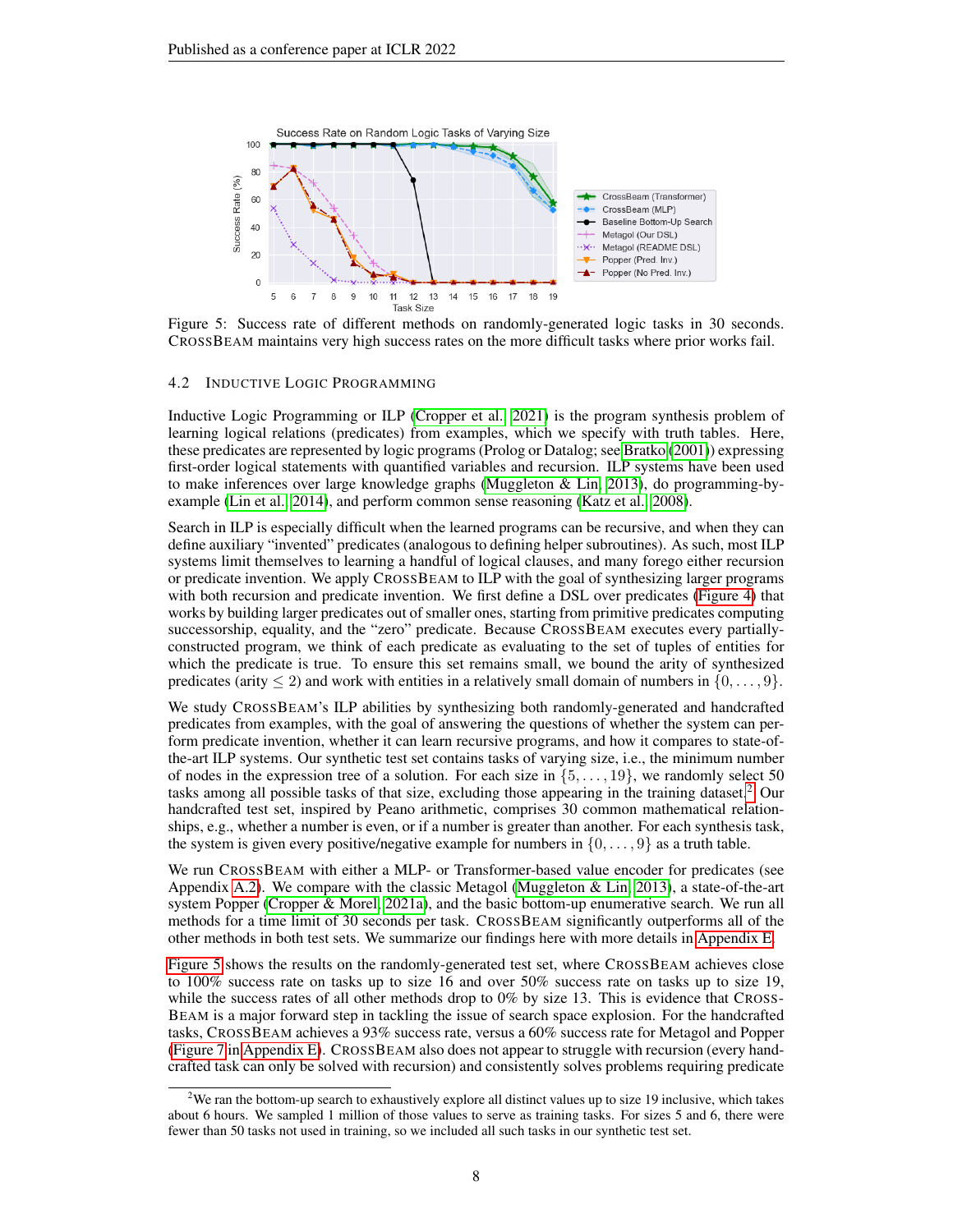invention (Popper without predicate invention solves 37%, which serves as a guide to what fraction of the problems require defining auxiliary predicates).

To our surprise, the baseline bottom-up enumeration also outperforms Metagol and Popper, at least on our test sets where the domain of the predicates is small. To our knowledge, bottom-up enumeration (and pruning based on observational equivalence) has never been tried for ILP before.

# 5 RELATED WORK

Machine learning for program synthesis has been an active area [\(Gottschlich et al., 2018;](#page-10-9) [Gulwani](#page-10-1) [et al., 2017;](#page-10-1) [Allamanis et al., 2018\)](#page-9-6). For example, DeepCoder [\(Balog et al., 2017\)](#page-9-2) uses a learned model to select useful operations once at the beginning of search. Although this idea is pragmatic, the disadvantage is that once the search has started, the model can give no further feedback. [Odena](#page-11-11) [& Sutton](#page-11-11) [\(2020\)](#page-11-11) use property signatures within a DeepCoder-style model for premise selection.

Many learning based approaches to synthesis can be viewed as using learning to guide search. Some methods employ models that emit programs token-by-token [\(Bunel et al., 2018;](#page-9-7) [Devlin et al., 2017;](#page-10-4) [Parisotto et al., 2017\)](#page-11-13), which can be interpreted as using learning to guide beam search. Recent versions of this idea use large pretrained language models to generate programs [\(Chen et al., 2021;](#page-9-8) [Austin et al., 2021\)](#page-9-9). [Rubin & Berant](#page-11-14) [\(2021\)](#page-11-14) builds a semi-autoregressive bottom-up generative model for semantic parsing, where the beam decoding is embedded in the model decoding to achieve logarithmic runtime. Alternately, top-down search can be guided by learning with a syntax guided search over programs [\(Yin & Neubig, 2017;](#page-11-15) [Lee et al., 2018\)](#page-10-10). Another line of work uses learning to guide a two-level search by first generating a sketch of the program [\(Nye et al., 2019;](#page-11-16) [Murali et al.,](#page-10-11) [2018\)](#page-10-11) or latent representation [\(Hong et al., 2021\)](#page-10-12). None of this work uses execution information to guide the search, or uses the rich information from the search context, as CROSSBEAM does.

*Execution-guided neural synthesis* methods use the results of executing partial programs to guide search, which is a powerful source of information. [Zohar & Wolf](#page-11-6) [\(2018\)](#page-11-6) learns to write straightline code line-by-line, and to ignore ("garbage collect") lines deemed irrelevant to further search. A similar approach is to rewrite a programming language so that it can be evaluated "left-to-right," allowing values to be used to prioritize a tree search in a reinforcement learning framework [\(Ellis](#page-10-13) [et al., 2019\)](#page-10-13). Similarly, [Chen et al.](#page-9-10) [\(2019\)](#page-9-10) use intermediate values while synthesizing a program using a neural encoder-decoder model, but again this work proceeds in a variant of left-to-right search that is modified to handle conditionals and loops. To illustrate the potential differences between left-to-right and bottom-up methods, imagine that the correct program is  $f(A, B)$ , where A and B are arbitrary subprograms. Then if a left-to-right search makes a mistake in generating A, that search branch will never recover. In contrast, because bottom-up search maintains a population of many partial programs, it can build up subprograms A and B roughly independently. While all these execution-guided methods have "hands-on" neural models, our approach differs by looking at the global search context—and it learns to do so effectively because it learns on-policy.

Our string domain is inspired by the symbolic synthesizer FlashFill [\(Gulwani, 2011\)](#page-10-14) and subsequent work on learning-based synthesis for string manipulation [\(Menon et al., 2013;](#page-10-15) [Odena et al., 2021\)](#page-11-3). Our use of imitation to guide search is inspired by work in learning to search (Daumé III et al., 2009; [Ross et al., 2011;](#page-11-17) [Chang et al., 2015\)](#page-9-12) and beam-aware training [\(Negrinho et al., 2018;](#page-11-8) [2020\)](#page-11-9).

# 6 CONCLUSION

CROSSBEAM combines several powerful ideas for learning-guided program synthesis. First, bottom-up search provides a symbolic scaffolding that enables execution of subprograms during search, which provides an important source of information for the model. Second, the learned model takes a "hands-on" role during search, having sufficient freedom to manage the effective branching factor of search. Third, the model takes the search context into account, building a continuous representation of the results of all programs generated so far. Finally, training examples are generated on-policy during search, so that the model learns correct followups for its previous decisions. Our experiments show that this is an effective combination: in the string manipulation domain, CROSS-BEAM solves 62% more tasks than BUSTLE, and in the logic domain, CROSSBEAM achieves nearly 100% success rate on difficult tasks where prior methods have a 0% success rate.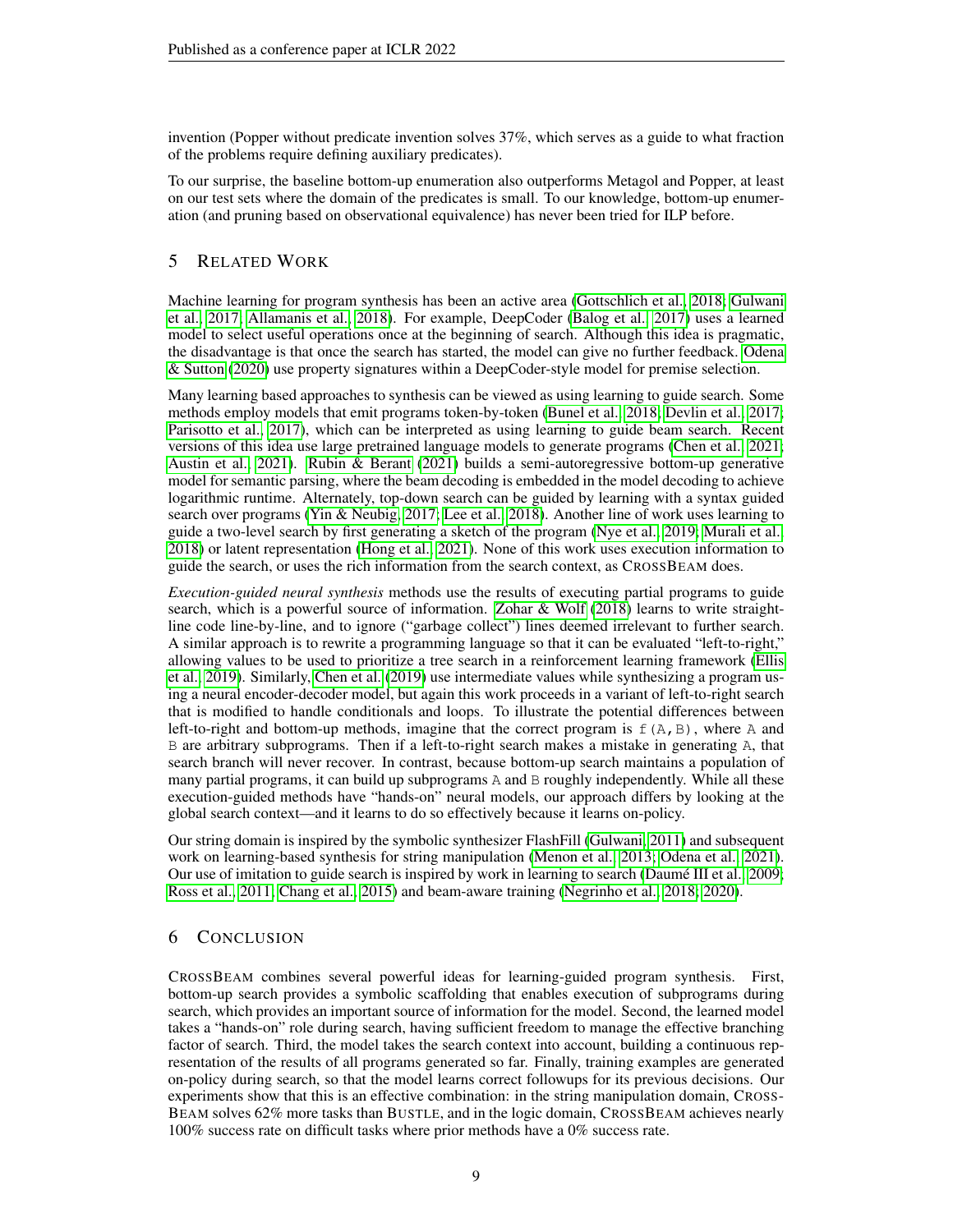#### ACKNOWLEDGMENTS

The authors would like to thank Rishabh Singh and the anonymous reviewers for their helpful comments.

# **REFERENCES**

- <span id="page-9-6"></span>Miltiadis Allamanis, Earl T Barr, Premkumar Devanbu, and Charles Sutton. A survey of machine learning for big code and naturalness. *ACM Computing Surveys (CSUR)*, 51(4), 2018.
- <span id="page-9-0"></span>Thomas Anthony, Zheng Tian, and David Barber. Thinking fast and slow with deep learning and tree search. In *Advances in Neural Information Processing Systems (NIPS)*, 2017.
- <span id="page-9-9"></span>Jacob Austin, Augustus Odena, Maxwell Nye, Maarten Bosma, Henryk Michalewski, David Dohan, Ellen Jiang, Carrie J. Cai, Michael Terry, Quoc V. Le, and Charles Sutton. Program synthesis with large language models. arXiv preprint arXiv:2108.07732, 2021. URL [https://arxiv.org/](https://arxiv.org/abs/2108.07732) [abs/2108.07732](https://arxiv.org/abs/2108.07732).
- <span id="page-9-2"></span>Matej Balog, Alexander L Gaunt, Marc Brockschmidt, Sebastian Nowozin, and Daniel Tarlow. DeepCoder: Learning to write programs. In *International Conference on Learning Representations (ICLR)*, 2017.
- <span id="page-9-1"></span>Shraddha Barke, Hila Peleg, and Nadia Polikarpova. Just-in-time learning for bottom-up enumerative synthesis. In *Object-Oriented Programming, Systems, Languages, and Applications (OOP-SLA)*, 2020.
- <span id="page-9-4"></span>Ivan Bratko. *Prolog Programming for Artificial Intelligence*. Pearson Education, 2001.
- <span id="page-9-7"></span>Rudy Bunel, Matthew Hausknecht, Jacob Devlin, Rishabh Singh, and Pushmeet Kohli. Leveraging grammar and reinforcement learning for neural program synthesis. In *International Conference on Learning Representations (ICLR)*, 2018.
- <span id="page-9-12"></span>Kai-Wei Chang, Akshay Krishnamurthy, Alekh Agarwal, Hal Daume III, and John Langford. Learn- ´ ing to search better than your teacher. In *International Conference on Machine Learning (ICML)*, 2015.
- <span id="page-9-8"></span>Mark Chen, Jerry Tworek, Heewoo Jun, Qiming Yuan, Henrique Ponde, Jared Kaplan, Harri Edwards, Yura Burda, Nicholas Joseph, Greg Brockman, Alex Ray, Raul Puri, Gretchen Krueger, Michael Petrov, Heidy Khlaaf, Girish Sastry, Pamela Mishkin, Brooke Chan, Scott Gray, Nick Ryder, Mikhail Pavlov, Alethea Power, Lukasz Kaiser, Mohammad Bavarian, Clemens Winter, Philippe Tillet, Felipe Such, Dave Cummings, Matthias Plappert, Fotios Chantzis, Elizabeth Barnes, Ariel Herbert-Voss, Will Guss, Alex Nichol, Igor Babuschkin, Suchir Balaji, Shantanu Jain, Andrew Carr, Jan Leike, Josh Achiam, Vedant Misra, Evan Morikawa, Alec Radford, Matthew Knight, Miles Brundage, Mira Murati, Katie Mayer, Peter Welinder, Bob McGrew, Dario Amodei, Sam McCandlish, Ilya Sutskever, and Wojciech Zaremba. Evaluating large language models trained on code. *arXiv preprint arXiv:2107.03374*, 2021. URL <https://arxiv.org/abs/2107.03374>.
- <span id="page-9-10"></span>Xinyun Chen, Chang Liu, and Dawn Song. Execution-guided neural program synthesis. In *International Conference on Learning Representations (ICLR)*, 2019.
- <span id="page-9-5"></span>Andrew Cropper and Rolf Morel. Learning programs by learning from failures. *Machine Learning*, 110(4), 2021a.
- <span id="page-9-13"></span>Andrew Cropper and Rolf Morel. Predicate invention by learning from failures. *arXiv preprint arXiv:2104.14426*, 2021b. URL <https://arxiv.org/abs/2104.14426>.
- <span id="page-9-3"></span>Andrew Cropper, Sebastijan Dumančić, and Stephen H Muggleton. Turning 30: New ideas in inductive logic programming. In *International Joint Conferences on Artificial Intelligence (IJCAI)*, 2021.
- <span id="page-9-11"></span>Hal Daumé III, John Langford, and Daniel Marcu. Search-based structured prediction. *Machine Learning*, 75(3), 2009.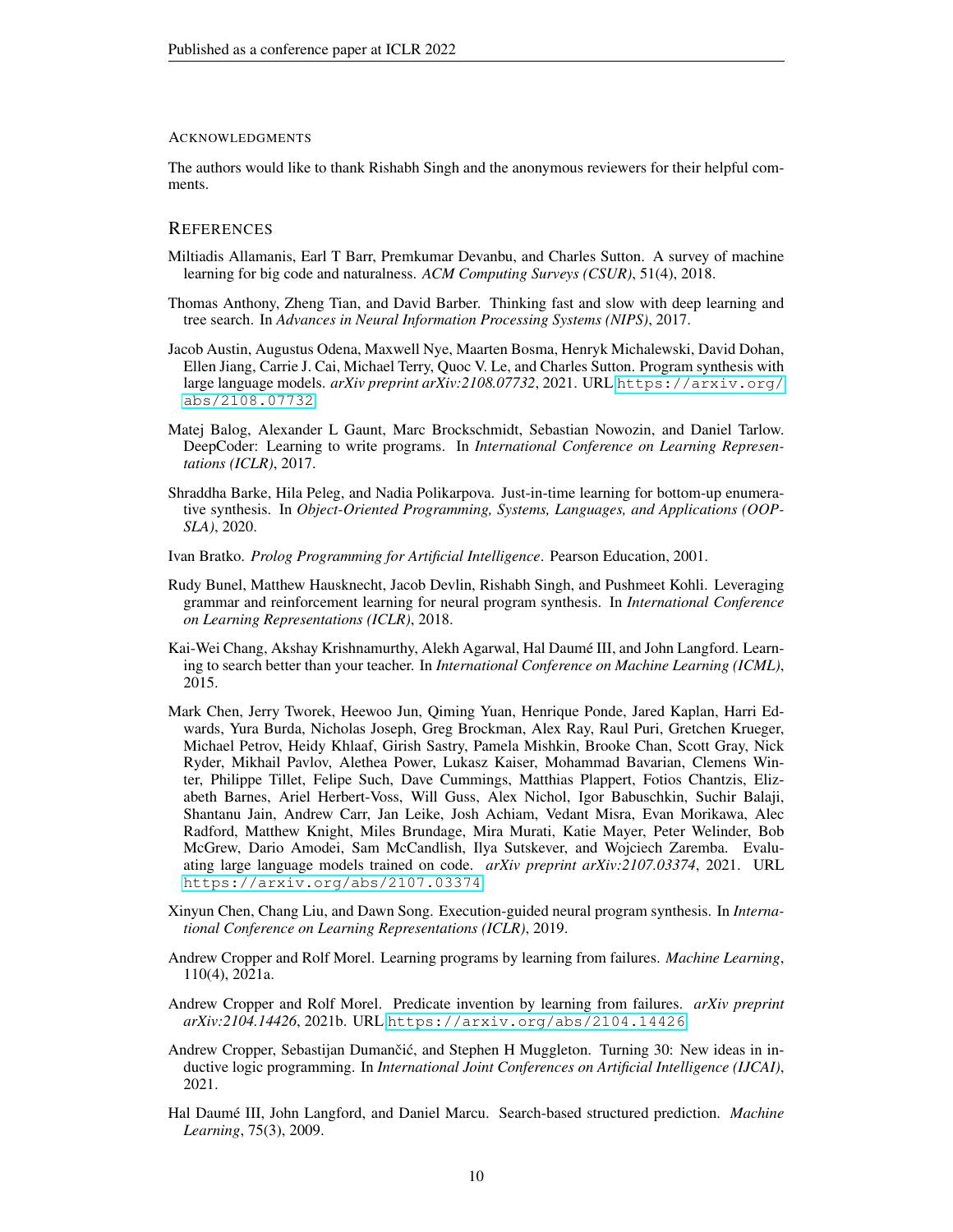- <span id="page-10-4"></span>Jacob Devlin, Jonathan Uesato, Surya Bhupatiraju, Rishabh Singh, Abdel-Rahman Mohamed, and Pushmeet Kohli. RobustFill: Neural program learning under noisy I/O. In *International Conference on Machine Learning (ICML)*, 2017.
- <span id="page-10-13"></span>Kevin Ellis, Maxwell Nye, Yewen Pu, Felix Sosa, Josh Tenenbaum, and Armando Solar-Lezama. Write, execute, assess: Program synthesis with a REPL. In *Advances in Neural Information Processing Systems (NeurIPS)*, 2019.
- <span id="page-10-9"></span>Justin Gottschlich, Armando Solar-Lezama, Nesime Tatbul, Michael Carbin, Martin Rinard, Regina Barzilay, Saman Amarasinghe, Joshua B Tenenbaum, and Tim Mattson. The three pillars of machine programming. In *International Workshop on Machine Learning and Programming Languages (MAPL at PLDI)*, 2018.
- <span id="page-10-14"></span>Sumit Gulwani. Automating string processing in spreadsheets using input-output examples. In *Symposium on Principles of Programming Languages (POPL)*, 2011.
- <span id="page-10-1"></span>Sumit Gulwani, Oleksandr Polozov, and Rishabh Singh. Program synthesis. *Foundations and Trends* <sup>R</sup> *in Programming Languages*, 4(1-2), 2017.
- <span id="page-10-5"></span>Vincent Hellendoorn, Charles Sutton, Rishabh Singh, Petros Maniatis, and David Bieber. Global relational models of source code. In *International Conference on Learning Representations (ICLR)*, 2019.
- <span id="page-10-12"></span>Joey Hong, David Dohan, Rishabh Singh, Charles Sutton, and Manzil Zaheer. Latent programmer: Discrete latent codes for program synthesis. In *International Conference on Machine Learning (ICML)*, 2021.
- <span id="page-10-3"></span>Ashwin Kalyan, Abhishek Mohta, Oleksandr Polozov, Dhruv Batra, Prateek Jain, and Sumit Gulwani. Neural-guided deductive search for real-time program synthesis from examples. *International Conference on Learning Representations (ICLR)*, 2018.
- <span id="page-10-8"></span>Yarden Katz, Noah D Goodman, Kristian Kersting, Charles Kemp, and Joshua B Tenenbaum. Modeling semantic cognition as logical dimensionality reduction. In *Proceedings of the Annual Meeting of the Cognitive Science Society (CogSci)*, 2008.
- <span id="page-10-10"></span>Woosuk Lee, Kihong Heo, Rajeev Alur, and Mayur Naik. Accelerating search-based program synthesis using learned probabilistic models. In *Conference on Programming Language Design and Implementation (PLDI)*, 2018.
- <span id="page-10-7"></span>Dianhuan Lin, Eyal Dechter, Kevin Ellis, Joshua B Tenenbaum, and Stephen H Muggleton. Bias reformulation for one-shot function induction. In *European Conference on Artificial Intelligence (ECAI)*, 2014.
- <span id="page-10-0"></span>Zohar Manna and Richard J Waldinger. Toward automatic program synthesis. *Communications of the ACM*, 14(3):151–165, 1971. URL <https://doi.org/10.1145/362566.362568>.
- <span id="page-10-15"></span>Aditya Menon, Omer Tamuz, Sumit Gulwani, Butler Lampson, and Adam Kalai. A machine learning framework for programming by example. In *International Conference on Machine Learning (ICML)*, 2013.
- <span id="page-10-6"></span>Stephen Muggleton and Dianhuan Lin. Meta-interpretive learning of higher-order dyadic Datalog: Predicate invention revisited. In *International Joint Conference on Artificial Intelligence (IJCAI)*, 2013.
- <span id="page-10-11"></span>Vijayaraghavan Murali, Letao Qi, Swarat Chaudhuri, and Chris Jermaine. Neural sketch learning for conditional program generation. In *International Conference on Learning Representations (ICLR)*, 2018.
- <span id="page-10-2"></span>Vinod Nair, Sergey Bartunov, Felix Gimeno, Ingrid von Glehn, Pawel Lichocki, Ivan Lobov, Brendan O'Donoghue, Nicolas Sonnerat, Christian Tjandraatmadja, Pengming Wang, Ravichandra Addanki, Tharindi Hapuarachchi, Thomas Keck, James Keeling, Pushmeet Kohli, Ira Ktena, Yujia Li, Oriol Vinyals, and Yori Zwols. Solving mixed integer programs using neural networks. *arXiv preprint arXiv:2012.13349*, 2020. URL <https://arxiv.org/abs/2012.13349>.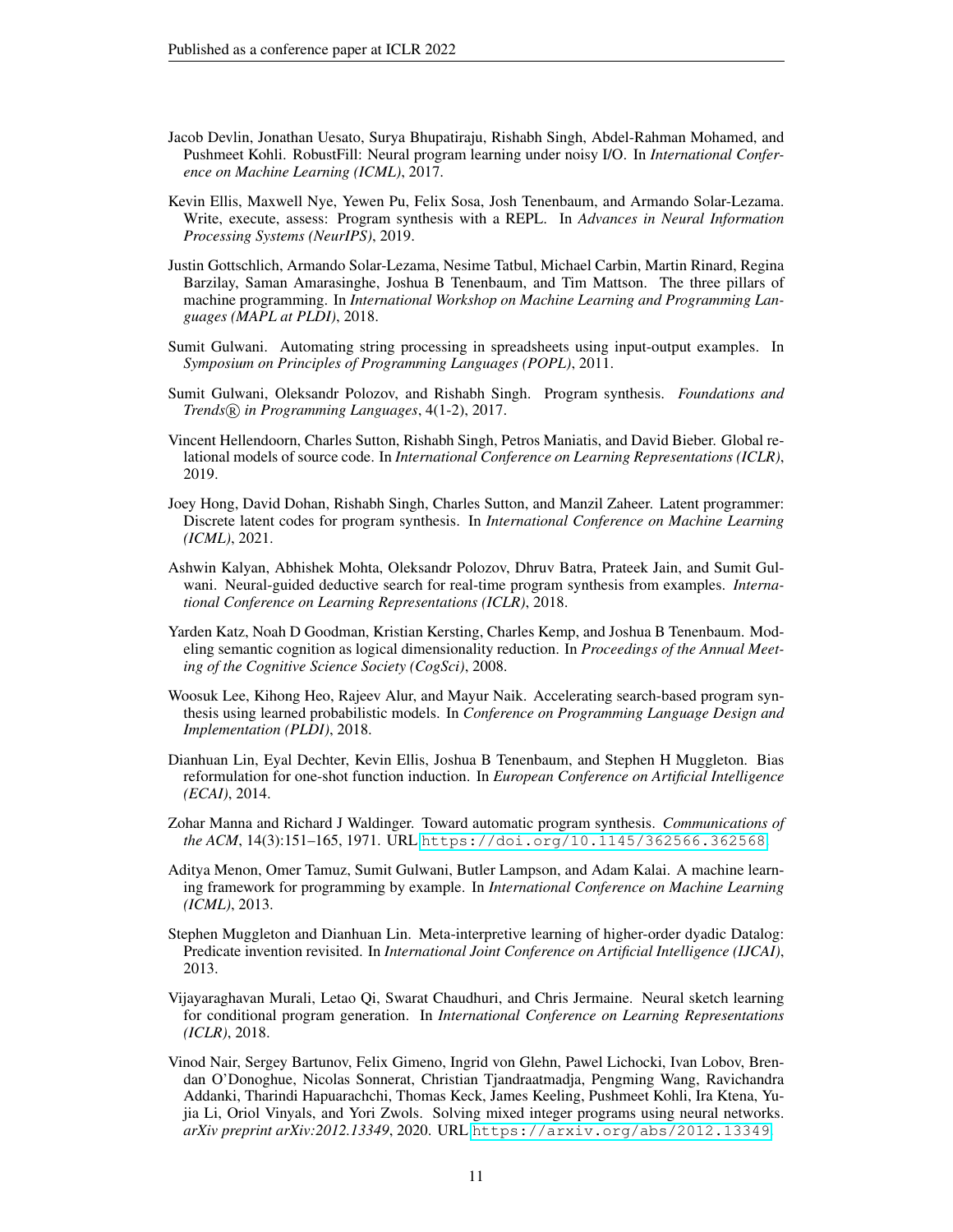- <span id="page-11-8"></span>Renato Negrinho, Matthew Gormley, and Geoffrey Gordon. Learning beam search policies via imitation learning. In *Advances in Neural Information Processing Systems (NeurIPS)*, 2018.
- <span id="page-11-9"></span>Renato Negrinho, Matthew Gormley, and Geoffrey Gordon. An empirical investigation of beamaware training in supertagging. In *Findings of the Association for Computational Linguistics: EMNLP*, 2020.
- <span id="page-11-16"></span>Maxwell Nye, Luke Hewitt, Joshua Tenenbaum, and Armando Solar-Lezama. Learning to infer program sketches. In *International Conference on Machine Learning (ICML)*, 2019.
- <span id="page-11-11"></span>Augustus Odena and Charles Sutton. Learning to represent programs with property signatures. In *International Conference on Learning Representations (ICLR)*, 2020.
- <span id="page-11-3"></span>Augustus Odena, Kensen Shi, David Bieber, Rishabh Singh, Charles Sutton, and Hanjun Dai. BUS-TLE: Bottom-up program synthesis through learning-guided exploration. In *International Conference on Learning Representations (ICLR)*, 2021.
- <span id="page-11-13"></span>Emilio Parisotto, Abdel-rahman Mohamed, Rishabh Singh, Lihong Li, Dengyong Zhou, and Pushmeet Kohli. Neuro-symbolic program synthesis. In *International Conference on Learning Representations (ICLR)*, 2017.
- <span id="page-11-17"></span>Stephane Ross, Geoffrey Gordon, and Drew Bagnell. A reduction of imitation learning and structured prediction to no-regret online learning. In *Conference on Artificial Intelligence and Statistics (AISTATS)*, 2011.
- <span id="page-11-14"></span>Ohad Rubin and Jonathan Berant. SmBoP: Semi-autoregressive bottom-up semantic parsing. In *Conference of the North American Chapter of the Association for Computational Linguistics: Human Language Technologies (NAACL-HLT)*, 2021.
- <span id="page-11-4"></span>Eric Schkufza, Rahul Sharma, and Alex Aiken. Stochastic superoptimization. In *International Conference on Architectural Support for Programming Languages and Operating Systems (ASPLOS)*, 2013.
- <span id="page-11-5"></span>Kensen Shi, Jacob Steinhardt, and Percy Liang. FrAngel: Component-based synthesis with control structures. *Proceedings of the ACM on Programming Languages*, 3(POPL), 2019.
- <span id="page-11-2"></span>Kensen Shi, David Bieber, and Rishabh Singh. TF-Coder: Program synthesis for tensor manipulations. *arXiv preprint arXiv:2003.09040*, 2020a. URL [https://arxiv.org/abs/2003.](https://arxiv.org/abs/2003.09040) [09040](https://arxiv.org/abs/2003.09040).
- <span id="page-11-10"></span>Kensen Shi, David Bieber, and Charles Sutton. Incremental sampling without replacement for sequence models. In *International Conference on Machine Learning (ICML)*, 2020b.
- <span id="page-11-0"></span>David Silver, Aja Huang, Chris J Maddison, Arthur Guez, Laurent Sifre, George van den Driessche, Julian Schrittwieser, Ioannis Antonoglou, Veda Panneershelvam, Marc Lanctot, Sander Dieleman, Dominik Grewe, John Nham, Nal Kalchbrenner, Ilya Sutskever, Timothy Lillicrap, Madeleine Leach, Koray Kavukcuoglu, Thore Graepel, and Demis Hassabis. Mastering the game of Go with deep neural networks and tree search. *Nature*, 529(7587), 2016.
- <span id="page-11-1"></span>Abhishek Udupa, Arun Raghavan, Jyotirmoy V Deshmukh, Sela Mador-Haim, Milo M K Martin, and Rajeev Alur. TRANSIT: Specifying protocols with concolic snippets. In *Conference on Programming Language Design and Implementation (PLDI)*, 2013.
- <span id="page-11-7"></span>Oriol Vinyals, Meire Fortunato, and Navdeep Jaitly. Pointer networks. In *Advances in Neural Information Processing Systems (NIPS)*, 2015.
- <span id="page-11-15"></span>Pengcheng Yin and Graham Neubig. A syntactic neural model for general-purpose code generation. In *Assocation for Computational Linguistics (ACL)*, 2017.
- <span id="page-11-12"></span>Manzil Zaheer, Satwik Kottur, Siamak Ravanbakhsh, Barnabas Poczos, Russ R Salakhutdinov, and Alexander J Smola. Deep sets. In *Advances in Neural Information Processing Systems (NIPS)*, 2017.
- <span id="page-11-6"></span>Amit Zohar and Lior Wolf. Automatic program synthesis of long programs with a learned garbage collector. In *Advances in Neural Information Processing Systems (NeurIPS)*, 2018.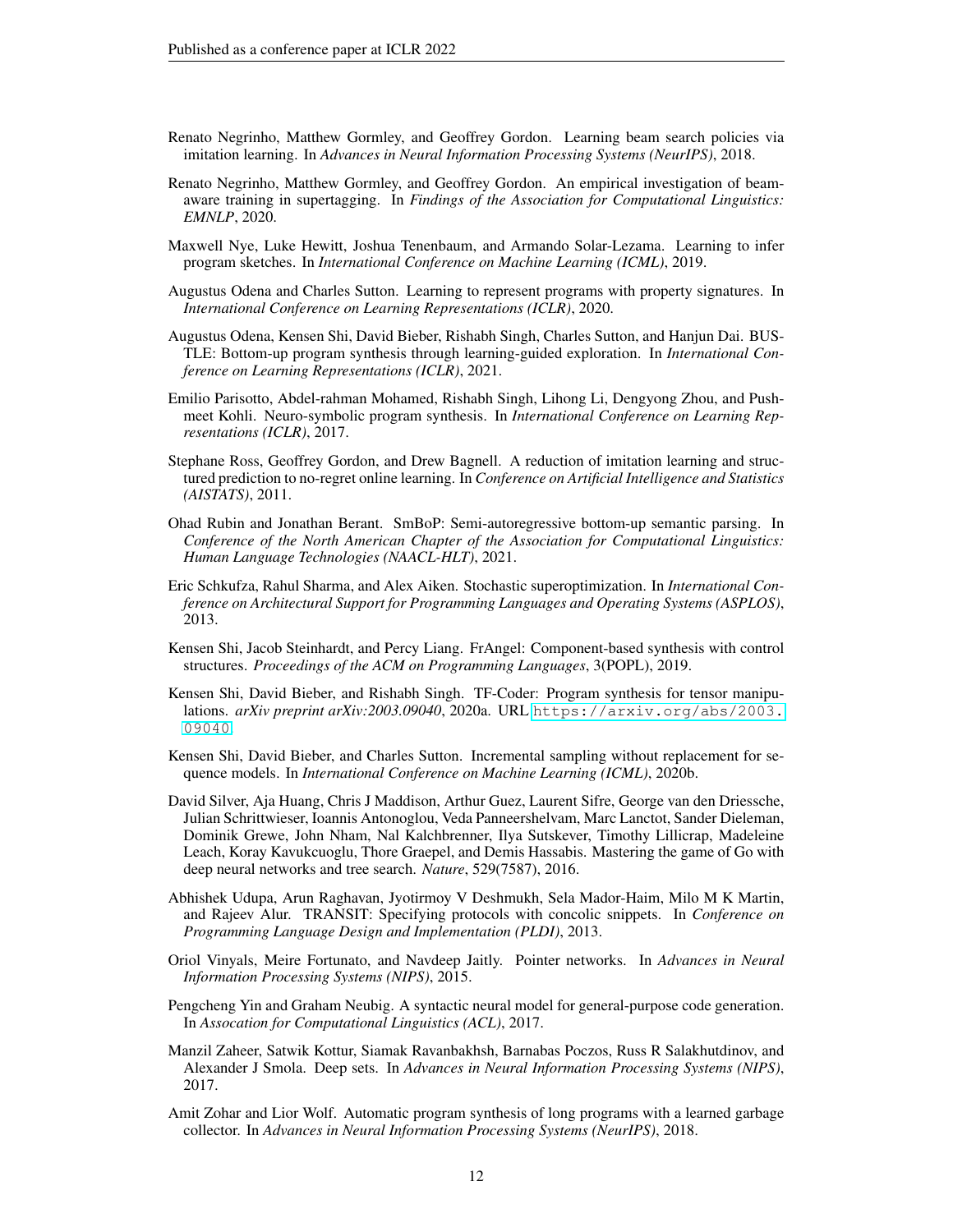# Appendix

# <span id="page-12-0"></span>A DETAILS OF MODEL ARCHITECTURES

### A.1 MODEL DESIGN FOR STRING MANIPULATION

We follow the BUSTLE paper [\(Odena et al., 2021\)](#page-11-3) in using property signatures [\(Odena & Sutton,](#page-11-11) [2020\)](#page-11-11) to featurize individual values and relationships between two values, using properties such as "does the string contain digits," "is the integer negative," and "is the first string a substring of the second." We use the same set of properties as used in BUSTLE. Given a set of properties and one or two values to featurize, we can compute whether that property is always true across examples, always false across examples, sometimes true and sometimes false, or not applicable (due to type mismatch). By evaluating all properties on a value and its relationship to the target output, we obtain a *property signature* used in the I/O module and the value module.

I/O module. As in BUSTLE, we use property signatures to featurize all of the input variables and the output, as well as the relationships between each input variable and the output. The result is a feature vector ("property signature")  $f_{IO} \in C^{L_{IO}}$  where  $C = \{true, false, mixed, N/A\}$  is the set of possible results for a single property, and  $L_{IO}$  is the length of the property signature for the entire I/O example. We project each element of  $C$  into a 2-dimensional embedding, pass each signature element  $f_{IO_i} \in C$  through this embedding, and project the concatenation of the embeddings into  $e_{IO}$  using a multilayer perceptron MLP<sub>IO</sub>.

**Value module.** Here we again follow BUSTLE and compute the property signature  $f_{V_i} \in C^{L_{val}},$ where  $L_{val}$  is the length of a property signature when we featurize V individually and compared to the output  $\mathcal O$ . As in the I/O module, we pass  $f_{V_i}$  through a 2-dimensional embedding followed by a multilayer perceptron MLP<sub>val</sub>, to obtain the signature embedding  $s_i$ .

### <span id="page-12-1"></span>A.2 MODEL DESIGN FOR LOGIC PROGRAMMING

In the logic programming domain, every program is a predicate with arity 1 or 2 over the domain of entities  $\{0, \ldots, 9\}$ . We think of each such predicate as computing a binary-valued tensor with shape  $(10,)$  for arity-1 predicates, or  $(10, 10)$  for arity-2 predicates. Both the I/O specification and program values are modeled as tensors of these shapes. For the I/O module and the value module, we consider two different architectures for encoding these tensors.

**MLP Encoder.** This encoder flattens the binary tensor representing the predicate, pads it with zeros to have length 100 (as binary relations can have size  $10 \times 10 = 100$ ), and prepends a single binary variable indicating the arity of the relation. The resulting 101-dimensional object is processed by a 4-layer MLP with 512 hidden units and ReLU activations.

Relational Transformer. This encoder embeds each element of the domain of entities (the numbers  $\{0, \ldots, 9\}$  and then applies a relational transformer to these entities. Our relational transformer is based on GREAT [\(Hellendoorn et al., 2019\)](#page-10-5).<sup>[3](#page-12-2)</sup> Each layer of self-attention is modulated by the truthvalue judgment of the predicate we are encoding. Concretely, the unnormalized attention coefficient between entity i and entity j in layer l of the transformer, written  $\alpha_{ij}^l$ , is a function of the key  $k_j^l$ , the query  $q_i^l$ , and the embedding of the relation between those entities, written  $r_{ij}^l$ :

$$
\alpha_{ij}^l = (q_i^l + r_{ij}^l)^\top k_j^l \tag{2}
$$

The relation embedding  $r_{ij}^l$  is a function of the predicate we are encoding, written p. The intuition is that we want different valuations of  $p(i)$ ,  $p(j)$ ,  $p(i, j)$ , and  $p(j, i)$  to be embedded as different vector representations. We also want the relation to be a function of whether we are encoding a value or the specification (written "spec"). We define the following function, which assigns a unique integer from 0 to 15 to every unique relation on  $\leq 2$  inputs:

$$
\begin{aligned} \text{UNIQUEID}(p, i, j) &= 1 \cdot p(i) + 2 \cdot p(j) + 4 \cdot 1 \left[ p \text{ has arity 2} \right] \\ &+ 1 \cdot p(i, j) + 2 \cdot p(j, i) + 8 \cdot 1 \left[ p = \text{spec} \right] \end{aligned}
$$

<span id="page-12-2"></span> $3$ The model differs from GREAT only in that the relation modulates attention coefficients via a vector rather than a scalar.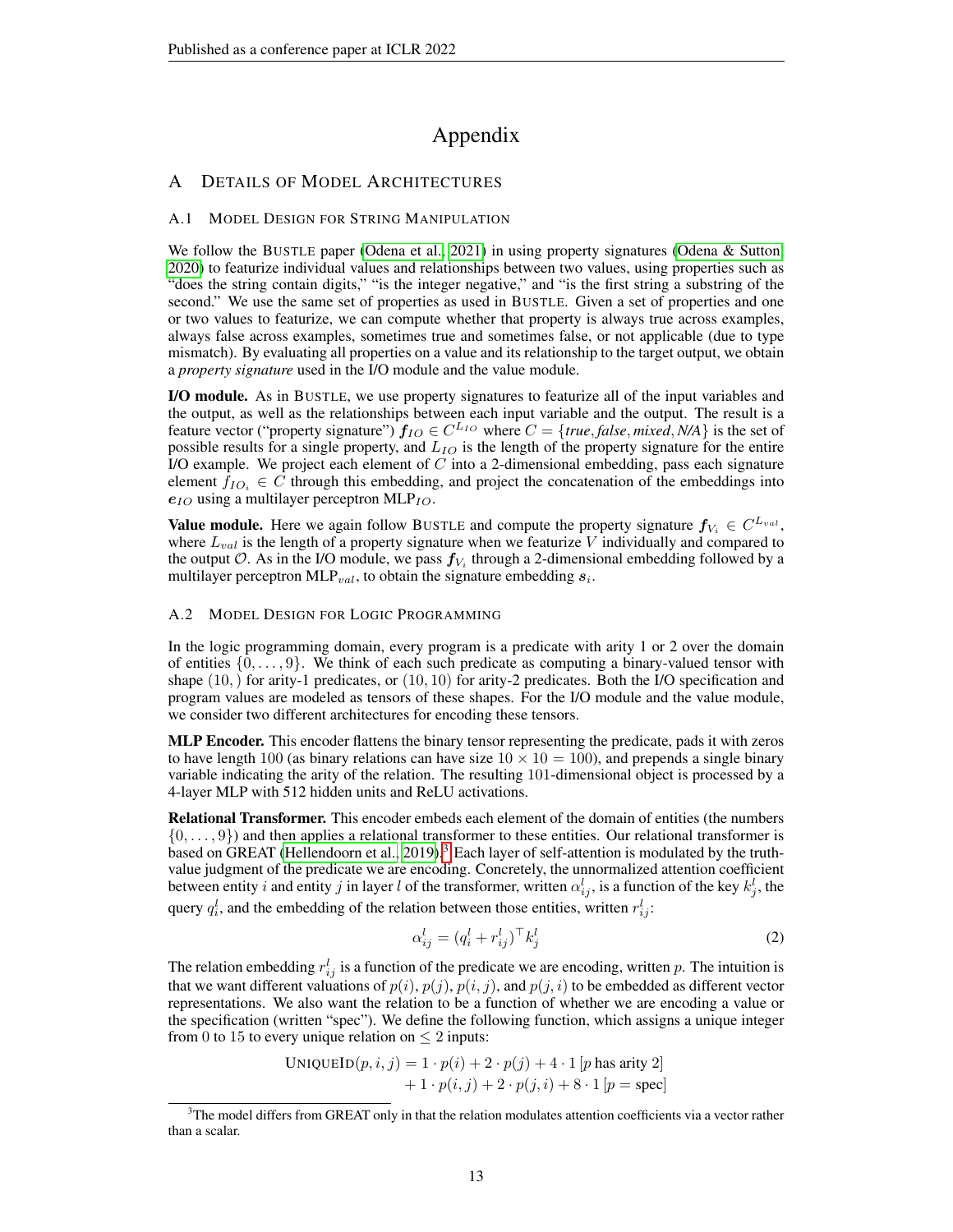Expression  $E := S | I | B$ String expression  $S := \text{Concat}(S_1, S_2) | \text{Left}(S, I) | \text{Right}(S, I) | \text{Substr}(S, I_1, I_2)$  $|$  Replace $(S_1, I_1, I_2, S_2)$  | Trim $(S)$  | Repeat $(S, I)$  | Substitute $(S_1, S_2, S_3)$ | Substitute $(S_1, S_2, S_3, I)$  | ToText $(I)$  | LowerCase $(S)$  | UpperCase $(S)$  $|$  ProperCase(S) | T | X | If(B,  $S_1, S_2$ ) Integer expression  $I := I_1 + I_2 | I_1 - I_2 |$  Find $(S_1, S_2) |$  Find $(S_1, S_2, I) |$  Len $(S) | J$ Boolean expression  $B := \text{Equals}(S_1, S_2)$  | GreaterThan $(I_1, I_2)$  | GreaterThanOrEqualTo $(I_1, I_2)$ String constants T := "" | " " | "," | "." | "!" | "?" | "(" | ")" | "[" | "]" | "<" | ">" | "{" | "}" | "-" | "+" | " " | "/" | "\$" | "#" | ":" | ";" | "@" | "%" | "0" | string constants extracted from I/O examples Integer constants  $J := 0 | 1 | 2 | 3 | 99$ Input  $X := x_1 \mid \ldots \mid x_k$ 

<span id="page-13-2"></span>Figure 6: The string manipulation DSL used in our experiments, taken from [Odena et al.](#page-11-3) [\(2021\)](#page-11-3).

We then compute the modulating effect of the relation upon the attention coefficient,  $r_{ij}^l$ , as

$$
r_{ij}^l = R^l \operatorname{EMBED}(\operatorname{UNIQUEID}(p, i, j)) \tag{3}
$$

where EMBED is a learned embedding of the sixteen possible values of UNIQUEID, and  $R<sup>l</sup>$  is a weight matrix that depends on the transformer layer  $l$ . We use four of these relational transformer layers with an embedding size of 512, hidden size of 2048, and 8 attention heads. After running the transformer we have a  $10 \times 512$  tensor (number of entities by embedding dimension). We flatten this tensor and linearly project to a 512 tensor to produce the final embedding of the relation we are encoding.

# <span id="page-13-0"></span>B STRING MANIPULATION DSL

Our string manipulation DSL comes from BUSTLE [\(Odena et al., 2021\)](#page-11-3) and is shown in [Figure 6.](#page-13-2) It involves standard string manipulation operations, basic integer arithmetic, and if-then-else constructs with boolean conditionals. As an example, to compute a two-letter acronym, where we want to transform "product area" into "PA" and "Vice president" into "VP", we could use the program Upper(Concatenate(Left(in0, 1), Mid(in0, Add(Find(" ", in0), 1), 1))).

BUSTLE extracts long repeatedly-appearing substrings of the I/O examples to use as constants, and we use this heuristic in CROSSBEAM as well for a fair comparison.

## <span id="page-13-1"></span>C EFFECT OF LARGER SEARCH BUDGET IN THE STRING DOMAIN

In our main string manipulation experiments [\(Section 4.1\)](#page-5-1), we use a budget of 50,000 candidate programs to compare approaches. As shown in [Figure 3,](#page-5-0) CROSSBEAM outperforms BUSTLE:

- BUSTLE solves 15 / 38 of their new tasks, and 44 / 89 of the SyGuS tasks, or 59 / 127 tasks total.
- CROSSBEAM solves 28.8 / 38 of their new tasks, and 66.6 / 89 of the SyGuS tasks, or 95.4 / 127 tasks total (averaged over 5 runs).

We repeat this experiment with a budget of 1 million candidates:

- BUSTLE solves 24 / 38 of their new tasks, and 70 / 89 of the SyGuS tasks, or 94 / 127 tasks total.
- CROSSBEAM solves 31.6 / 38 of their new tasks, and 73.0 / 89 of the SyGuS tasks, or 104.6 / 127 tasks total (averaged over 5 runs).

CROSSBEAM again outperforms BUSTLE. It is encouraging to see that CROSSBEAM continues to provide significant benefits for very difficult problems requiring a large amount of search.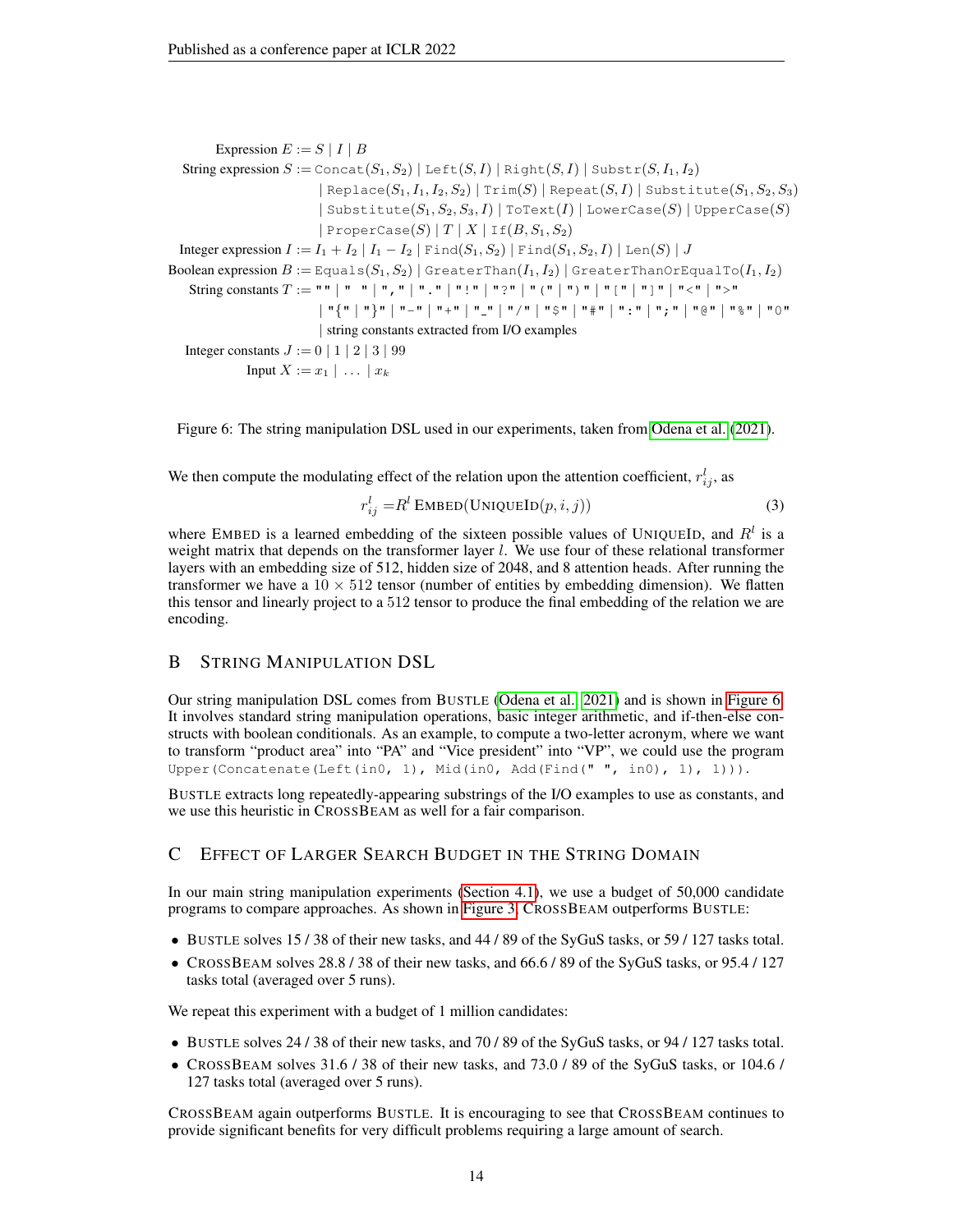|                        | Time limit (s) |      | 38 New Tasks 89 SyGuS Tasks 127 Total Tasks |      |
|------------------------|----------------|------|---------------------------------------------|------|
| CROSSBEAM (Python)     | 30             | 26.6 | 65.2                                        | 91.8 |
| Baseline enum (Python) | 30             | 20   | 54                                          | 74   |
| Baseline enum (Java)   | 3.4            | 21   | 53                                          | 74   |
| <b>BUSTLE</b> (Java)   | 3.4            | 29   | 72                                          | 101  |
| Baseline enum (Java)   | 30             | 26   |                                             |      |
| <b>BUSTLE</b> (Java)   | 30             |      |                                             |      |

<span id="page-14-2"></span>Table 1: String manipulation results versus wallclock time, attempting to adjust time limits to account for different implementation languages.

# <span id="page-14-0"></span>D WALLCLOCK TIME COMPARISON IN THE STRING DOMAIN

Despite CROSSBEAM's impressive performance when controlling for the number of expressions considered, CROSSBEAM does not quite beat BUSTLE when we control for wallclock time. Note that CROSSBEAM is implemented in Python, while for BUSTLE we use the authors' Java implementation, which is faster in general than Python. To get a rough sense of the impact, we implemented the baseline bottom-up search in Python and found that it obtains very similar synthesis performance as the Java implementation from BUSTLE when controlling for the number of candidate programs considered, but the Python version is about  $9 \times$  slower than the Java one: our Python baseline solves 74 total tasks within 30 seconds, and the Java baseline solves 74 tasks within 3.4 seconds (but 73 in 3.3 seconds, and 75 in 3.5 seconds). This serves as a reference point for the difference in speed between the languages, but since no neural models are involved in the baselines, it is not directly applicable to the CROSSBEAM versus BUSTLE time comparison which does involve models. Nevertheless, [Table 1](#page-14-2) compares Python implementations with a 30 second time limit versus Java implementations with a 3.4 second time limit.

Even when we do our best to adjust the time limits fairly, BUSTLE still solves more tasks than CROSSBEAM. However, the original BUSTLE implementation has other optimizations: the BUSTLE model has a simple and small architecture, the method was designed to enable batching of the model predictions, operations in the string manipulation domain are extremely quick to execute, and the entire system is implemented in Java. In contrast, CROSSBEAM is implemented in Python, and our work as a whole is more focused on searching efficiently in terms of candidate programs explored instead of wallclock time, favoring improvements in deep learning methodology and ease of iteration on modeling ideas over runtime speed. In CROSSBEAM, batching model predictions for all operations in an iteration and batching the UniqueRandomizer sampling are both feasible but challenging engineering hurdles that would lead to speedups, but are currently not implemented.

# <span id="page-14-1"></span>E ADDITIONAL INDUCTIVE LOGIC PROGRAMMING RESULTS

For the ILP experiments, we compare CROSSBEAM, the baseline bottom-up enumerative search, two variations of Metagol (using metarules corresponding to our logic programming DSL, or using the 6 metarules suggested in the official repo's [README\)](https://github.com/metagol/metagol/blob/master/README.md), and two variations of Popper (with and without predicate invention [\(Cropper & Morel, 2021b\)](#page-9-13)).

To test the ability of our model to learn arithmetic relations, we handcrafted a small corpus of 30 arithmetic problems. These problems were removed from the training data. For all of the methods being compared, we measure whether a program implementing the target relation can be found within a 30 second time limit. The results are shown in [Figure 7,](#page-15-0) and we see that CROSSBEAM solves the most tasks among all methods considered.

Additionally, on the randomly-generated test set, we observed that CROSSBEAM usually solves problems incredibly quickly (in under 2 seconds) or not at all within 30 seconds, while the other approaches, especially the baseline enumerative search, can take much longer to find solutions. This is illustrated in [Figure 8,](#page-16-0) which shows the gap between CROSSBEAM and other methods increasing as the time limit decreases from 30 seconds to 1 second.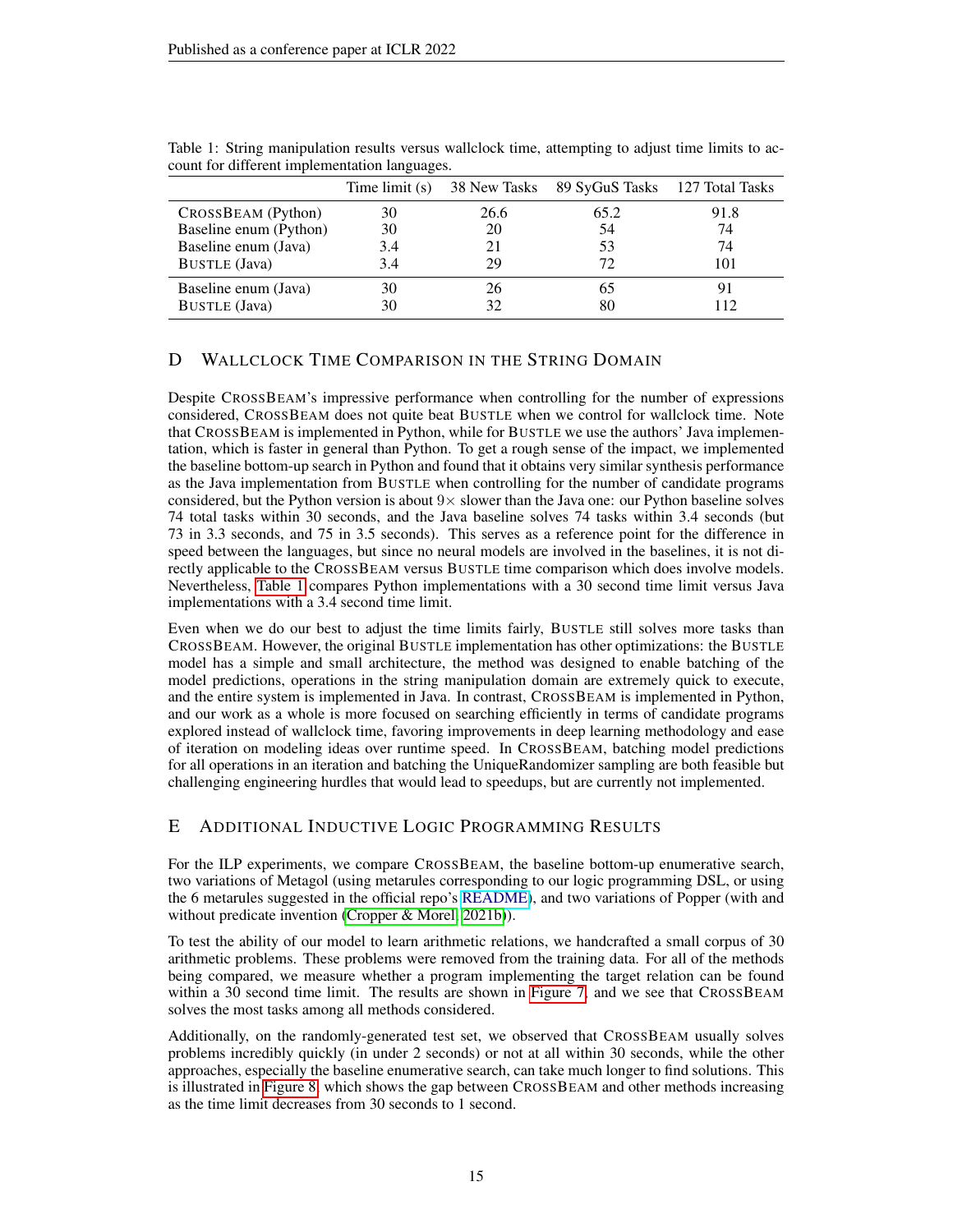| Relation                     | CROSSBEAM | Enum | Metagol <sup>1</sup> | Metagol <sup>2</sup> | Popper <sup>1</sup> | PopperInv <sup>1</sup> | Popper <sup>2</sup> | PopperInv <sup>2</sup> |
|------------------------------|-----------|------|----------------------|----------------------|---------------------|------------------------|---------------------|------------------------|
| $ x-y =1$                    | V         | ✔    | ✔                    |                      | V                   | v                      |                     |                        |
| $ x - y  = 2$                |           |      |                      |                      |                     |                        |                     |                        |
| $ x-y =3$                    |           |      |                      |                      |                     |                        |                     |                        |
| $ x-y =4$                    |           |      |                      |                      |                     |                        |                     |                        |
| $ x-y =5$                    |           |      |                      |                      |                     |                        |                     |                        |
| $ x-y =6$                    |           |      |                      |                      |                     |                        |                     |                        |
| $ x-y =7$                    |           |      |                      |                      |                     |                        |                     |                        |
| $\boldsymbol{x} \bmod 2 = 0$ |           |      |                      |                      |                     |                        |                     |                        |
| $\boldsymbol{x} \bmod 3 = 0$ |           |      |                      |                      |                     |                        |                     |                        |
| $x \bmod 4 = 0$              |           |      |                      |                      |                     |                        |                     |                        |
| $x+2=y$                      |           |      |                      |                      |                     |                        |                     |                        |
| $x+3=y$                      |           |      |                      |                      |                     |                        |                     |                        |
| $x+4=y$                      |           |      |                      |                      |                     |                        |                     |                        |
| $x+5=y$                      |           |      |                      |                      |                     |                        |                     |                        |
| $x+6=y$                      |           |      |                      | Х                    |                     |                        |                     |                        |
| $x-2=y$                      |           |      |                      |                      |                     |                        |                     |                        |
| $x-3=y$                      |           |      |                      |                      |                     |                        |                     |                        |
| $x-4=y$                      |           |      |                      |                      |                     |                        |                     |                        |
| $x-5=y$                      |           |      |                      |                      |                     |                        |                     |                        |
| $x-6=y$                      |           |      |                      |                      |                     |                        |                     |                        |
| $x/2=y$                      |           |      |                      |                      |                     |                        |                     |                        |
| $x/3=y$                      |           |      |                      |                      |                     |                        |                     |                        |
| $x/4=y$                      |           |      |                      |                      |                     |                        |                     |                        |
| $x * 2 = y$                  |           |      |                      |                      |                     |                        |                     |                        |
| $x * 3 = y$                  |           |      |                      |                      |                     |                        |                     |                        |
| $x * 4 = y$                  |           |      | x                    |                      |                     |                        |                     |                        |
| x < y                        |           |      |                      |                      |                     |                        |                     |                        |
| x > y                        |           |      |                      |                      |                     |                        |                     |                        |
| $x\leq y$                    |           |      |                      |                      |                     |                        |                     |                        |
| $x\geq y$                    |           |      |                      |                      |                     | х                      |                     |                        |
| <b>Total Solved</b>          | 28        | 23   | 18                   | 12                   | 11                  | $18\,$                 | 12                  | 15                     |

<span id="page-15-0"></span>Figure 7: Testing on 30 unseen handcrafted test problems. We report whether each system can synthesize a logic program implementing the target relation, given a 30 second time limit. CROSS-BEAM uses the Transformer architecture from Appendix [A.2](#page-12-1) (the MLP architecture solves 1 fewer task). Metagol<sup>1</sup> uses metarules corresponding to our logic programming DSL, while Metagol<sup>2</sup> uses the 6 metarules suggested in the official repo's [README.](https://github.com/metagol/metagol/blob/master/README.md) PopperInv uses predicate invention while Popper does not. Popper<sup>2</sup> and PopperInv<sup>2</sup> have access to the same primitive predicates that CROSS-BEAM does (iszero, successor, and isequal) while Popper<sup>1</sup> and PopperInv<sup>1</sup> only have access to iszero and successor. In principle, logic programs can implement equality by reuse of variables, so we ran both with and without the isequal predicate.